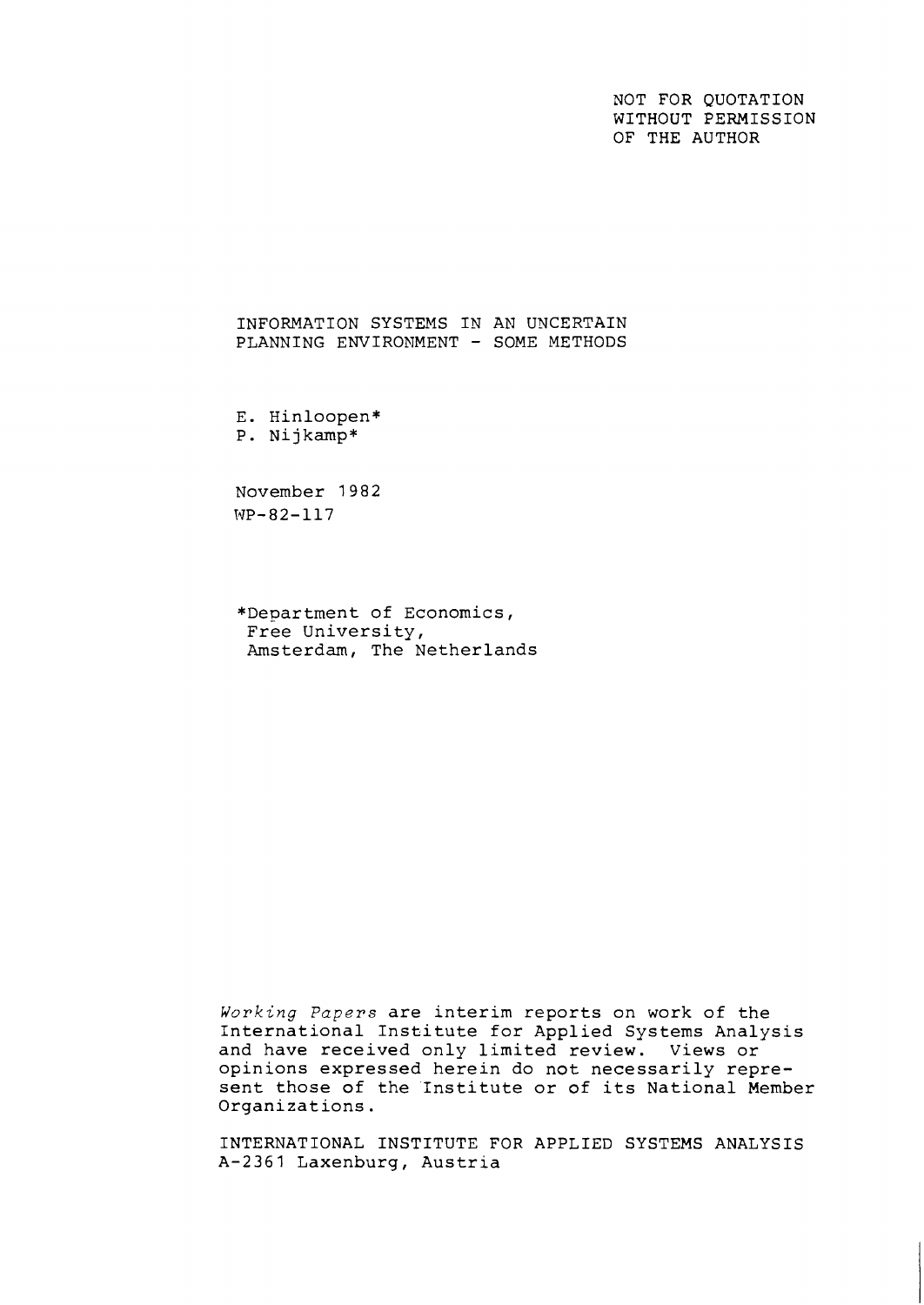PREFACE

This paper is written as part of a joint research project between the Integrated Regional and Urban Development Project (IIASA) and the Department of Regional Economics, Free University, Amsterdam. This research project concerns the design and use of information systems for a coherent and effective regional planing.

The present paper reviews some recent issues in this field, viz. scenario analysis, qualitative evaluation, monitoring and early warning systems, and spatially disaggregated locational information systems (particularly geocoding).

> Börje Johansson Acting Leader Regional Development Group November 1982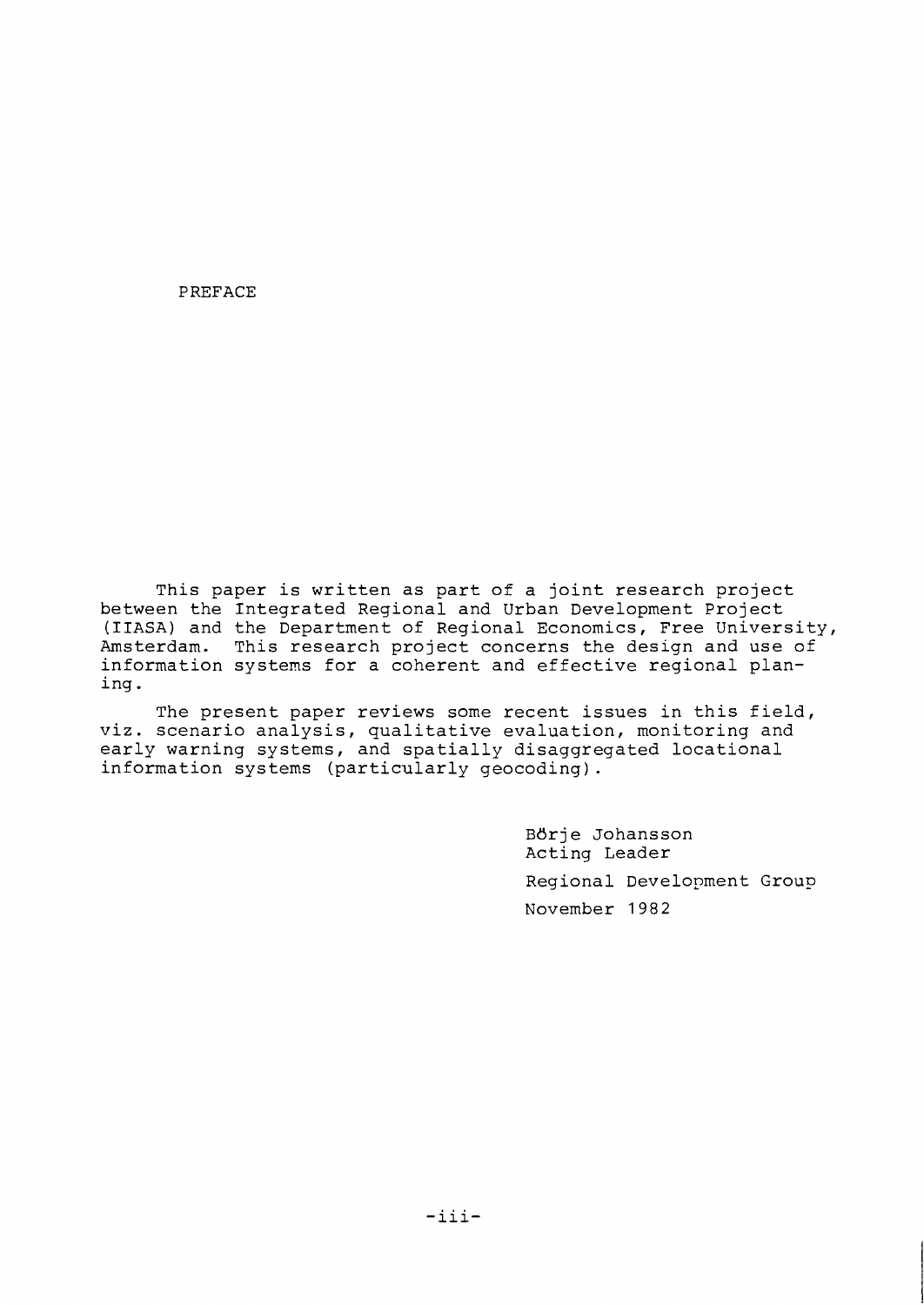INFORMATION SYSTEMS IN AN UNCERTAIN PLANNING ENVIRONMENT - SOME METHODS

Edwin Hinloopen Peter Nijkamp

# 1. INTRODUCTION

Information systems are related to sets of structured data (including modeling activities, statistical tests, (dis)aggregation procedures, transformations, computer packages, etc.) that serve to reduce the uncertainty or lack of insight into an object (e.g. future states) in planning and decision-making.

In general, uncertainty refers to lack of insight into the occurrence of a phenomenon; it means that the probability density function regarding a certain event is unkown. Thus, uncertainty implies that probabilistic statements regarding events can hardly be made.

Clearly, uncertainty is a basic aspect of planning and decision-making. Information systems may aim at eliminating part of the uncertainty implied by a certain planning or decision problem, but the uncertainty will never be entirely removed.

Uncertainty may not only lead to biased decisions, but also to delayed decisions. Very often decisions are postponed due to lack of insight into the consequences of a certain action. Such a delay is indeed reasonable, if the time saved by the delay serves to gather extra information. If this were not the case, the costs involved in delaying a certain decision would make it necessary

 $-1-$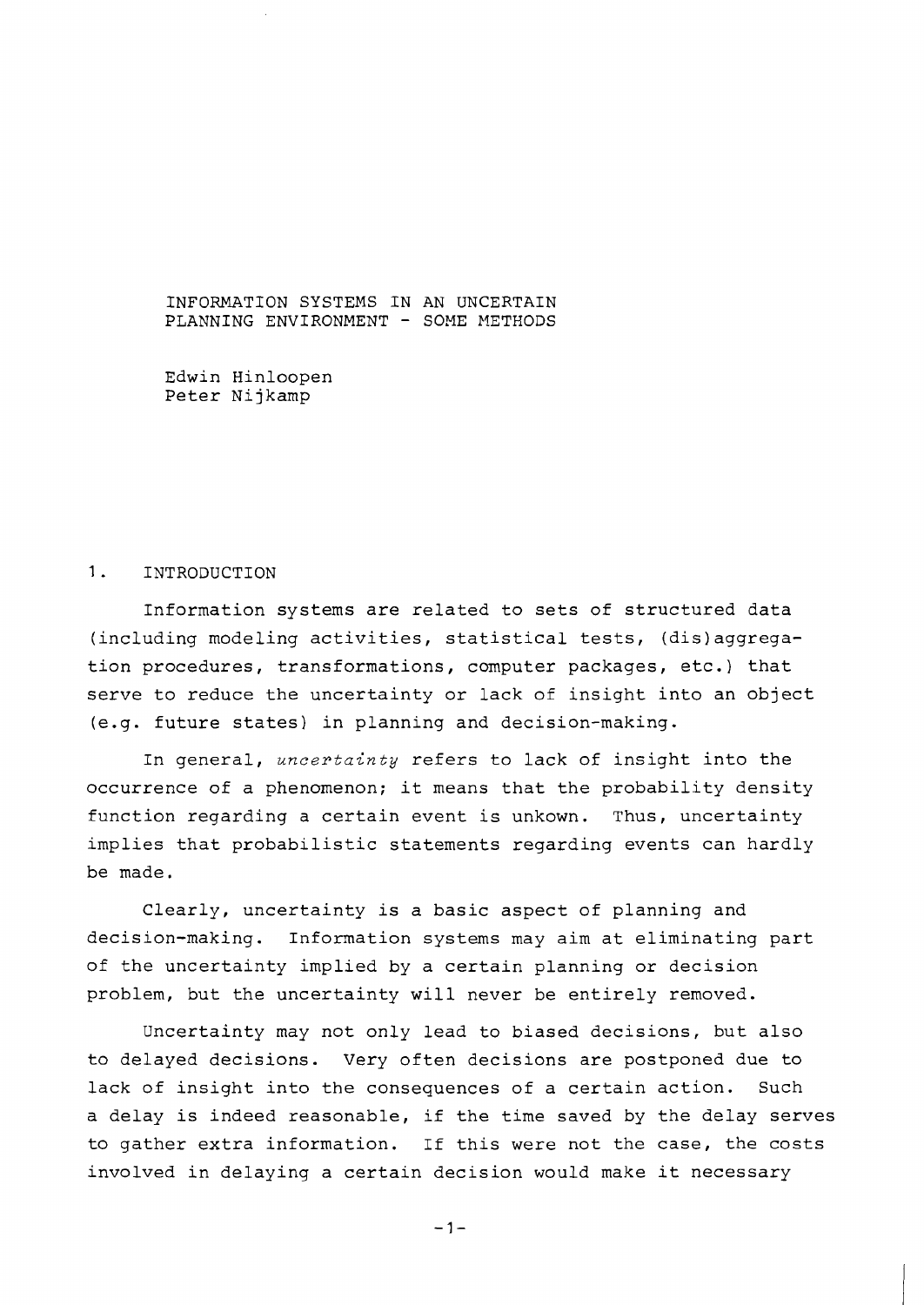to take immediate decisions. Consequently, if no such costs were involved, it would be better to leave open all relevant options until perfect insight has been achieved.

In regard to a justification for a delay in taking decisions, a special situation nay emerge if a certain planned action is irreversible. In that case the information gathered is decisive for the long-run outcome of a planning or decision problem. Irreversible actions require a careful consideration based on reliable information. Clearly, if no transaction costs were involved in reverting a certain action, there would normally be no need to postpone a decision.

Thus, altogether uncertainty is a basic ingredient of planning and policy making, so that indeed information systems may act as important decision support systems.

Various kinds of uncertainties may play a role in different stages of a planning or policy problem (see for a review Voogd, 1982). A sample of methods dealing with uncertainty will briefly be discussed here.

A first kind of uncertainty may emerge if decisions are to be taken regarding medium- or long-term actions, characterized by lack of insight into the structure of the decision problem concerned. This means that the "decision environment", the available options, the political priorities and the expected consequences of actions are to a high degree unknown. This is a usual phenomenon in strategic choice problems [Friend and Jessop, 1969; Friend et al. 3974). A meaningful and increasingly powerful instrument for structuring the uncertainty in such cases is scenario analysis. This will be briefly discussed in section 2.

A second category of uncertainty arises if decisions are to be taken regarding a well-defined choice problem (i.e. all alternative actions or options are known, while also all judgement criteria are specified), for which, however, no metric outcomes or priorities (weights, for example) are known. This implies that only categorical information (e.g. "yes" or "no", binary information, or ordinal information) regarding the impacts of decisions and the priorities of decision-makers is available. In this case, qualitative evaluation methods have turned out to be a powerful tool. These will be discussed in section **3.** 

 $-2-$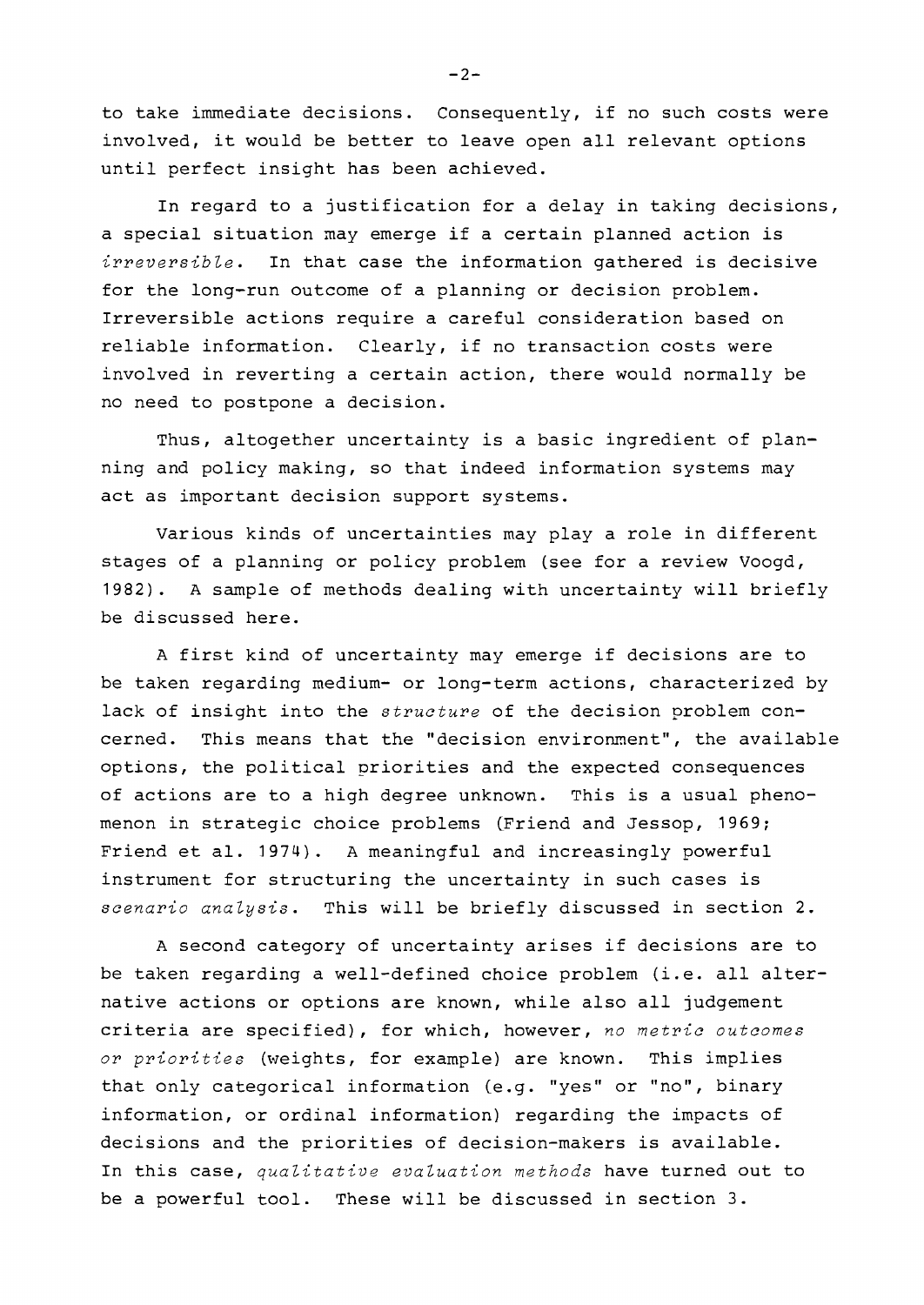Another source of uncertainty may be lack of insight into the *moment* a certain policy should come into action. Even in the case of a well-defined decision problem characterized by quantitative information regarding the outcomes of alternative actions, it may still be uncertain *when* certain decisions are to be taken. Very often a "management by exception" strategy is adopted, meaning that a certain policy will only be put into effect if a certain critical threshold level is surpassed. Clearly, such cases would require a permanent monitoring system. With regard to this, a so-called *early warning system* is increasingly being regarded as an appropriate tool (see section 4).

Apart from the structure, the level of measurement or the time horizon of choice problems, lack of insight may also be due to the *level of aggregation* of information. If information is provided in a very aggregate form, it does not yield sufficiently relevant insight, so that its usefulness is very small. On the other hand, if information is provided in a very disaggregate way, it may involve a great deal of redundant or confusing elements, so that its usefulness is again very small (see Figure 1). The problem of various spatial scales may be effectively handled by means of new monitoring systems such as *geocoding.* This will be discussed in section 5.

It should be noted that the above mentioned methods are by no means mutually exclusive. They may quite well be complementary. For instance, the design of scenarios in a long lasting planning process may be supported by qualitative evaluation methods, monitoring systems or geocoding systems.



Figure 1. Relationship between aggregation and usefulness of information.

 $-3-$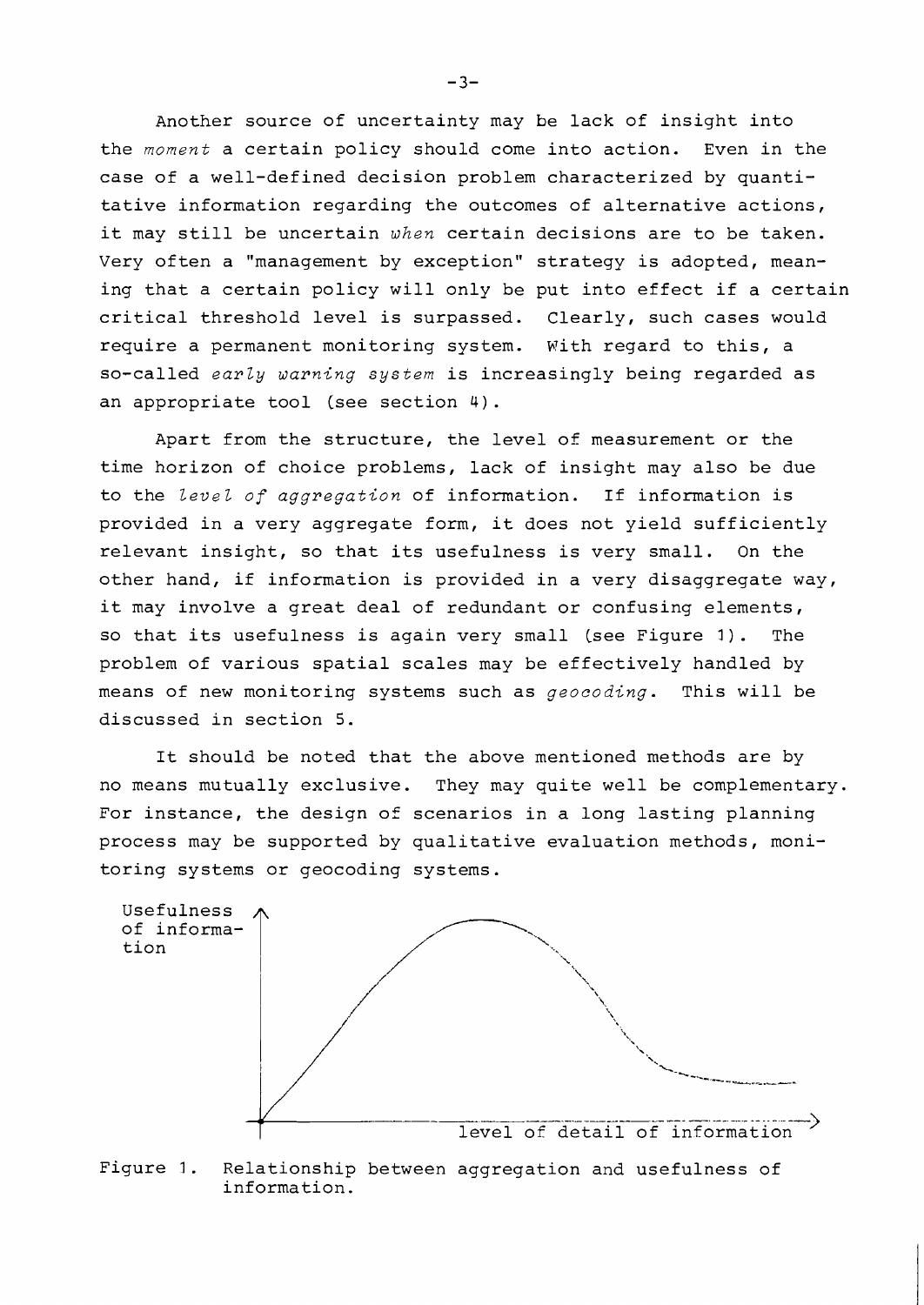## 2. SCENARIO ANALYSIS

## 2.1 General Introduction

Scenario analysis is one of the methods and techniques of prospective policy research that have become very popular since the late sixties. Especially in the case of unstructured decision problems with uncertain outcomes, scenario analysis may be an appropriate instrument. The main difference between scenario analysis and conventional methods of policy analysis is that scenarios do not only contain a description of one or more future situations, but also a description of a consistent series of events that may connect the present situation with the described future situation (s) .

Instead of giving a formal definition of scenario analysis, it may be more helpful to explain this approach by means of an illustrative figure.



- 
- I. Description of the III. Description of a series of 11. Description present situation events that may connect the of a number events that may connect the of a number<br>present situation with future of future present situation with future<br>situations
	- situations situations

Figure 2. Series of events between present and future situations,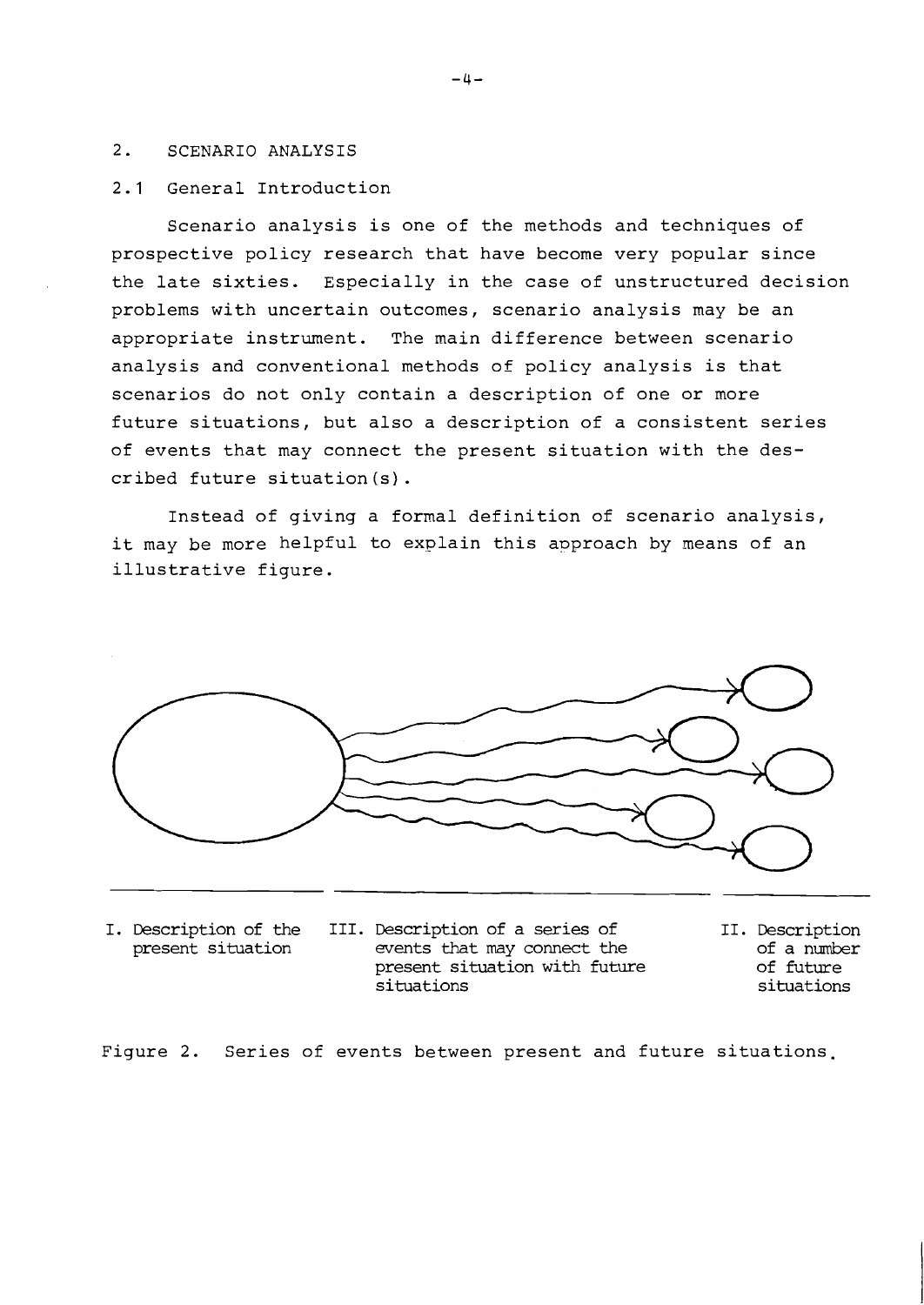Figure 2 shows that a scenario analysis contains three components :

- I. Present situation.
- 11. Future situations.
- 111. Paths from the present to the future situations.

Each of these components must be a part of the scenario analysis, otherwise the scenario will not provide useful information for a better structuring of a choice problem. For instance, if there is no description of the present situation, then it is very likely that the construction of the future situations and the paths that may lead to it, are based upon incorrect assumptions about the present situation. Also, the description of the future situations may not be absent, because scenarios try to provide a description of the future on the medium- and long-term. If only the characteristics and developments of the present situation are extrapolated to get a picture of the future, then this picture will be full of many uncertainties, so that an essential part of a scenario analysis--the provision of (clear) pictures of some plausible and desirable future situations--will fail. Also, the construction of paths leading from the present situation to the described future situations is an essential part of a scenario analysis; without these paths, the links between the present situation and the future situations under study will be missing.

Depending on the specific circumstances under which a scenario is constructed, some of these three components may not require as much attention as the other ones. If, for instance, a scenario is constructed for a problem that has already been examined in greater detail, then it is probably quite easy to find information required for the description of the present situation. Then evidently most emphasis can be placed upon the two other components of the scenario analysis. On the other hand, if the paths from the present to the future are well known, then only a brief description will be sufficient to perform a meaningful scenario analysis.

 $-5-$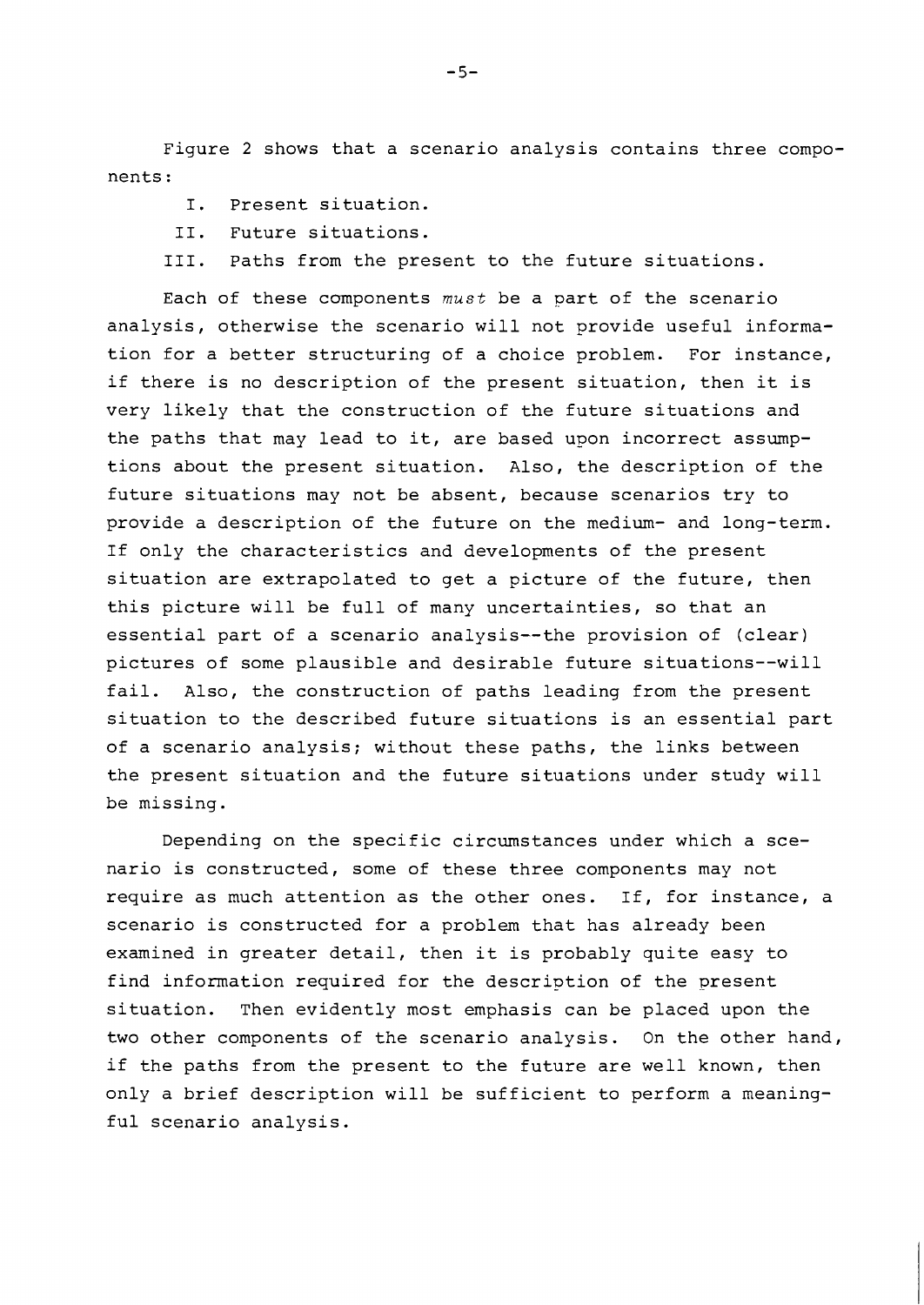Finally, sometimes the future may be surrounded with so many uncertainties, that it is hardly possible to describe a plausible future situation. In such cases, especially the feasible paths to the future may be a topic of discussion.

### 2.2 Specific Characteristics

Scenarios can be identified by four characteristics (cf Van Doorn and Van Vught, 1981):

- -- A scenario is either *descriptive* or *normative.* The prospective paths and pictures of a descriptive scenario are based on the know-how developed in the past and present. The question whether these paths and pictures are desirable or not, is not raised. The first scenarios designed by Herman Kahn (1967), are in agreement with this description. The construction of normative scenarios is based upon the ideas of the scenario-writers or scenario-users. The future paths and pictures are selected by these writers and users. The so-called Ozbekkanscenarios, as a reaction on Kahn, may be regarded as members of this category (cf van Doorn and van Vught, 1981).
- Another distinction that can be made is the difference in direction of the scenario analysis. If future pictures are based upon the present situation and the future paths, then the scenario is said to be *projective.* On the other hand, if at first the future situations are determined and next the paths leading to this situation, then in fact these paths lead from the future backwards to the present. As they are composed afterwards, the scenario belongs to the class of *prospective* scenarios. Prospective scenarios are always normative, while projective scenarios are either descriptive or normative.
- A scenario can be characterized as a *trend* scenario or as an *extreme* (or contrast) scenario. Trend scenarios are in fact an extrapolation of the present situation. Extreme scenarios on the other hand, try to construct future paths and future situations that are considered to be in principle feasible, though very unlikely. They are both always projective scenarios.

 $-6-$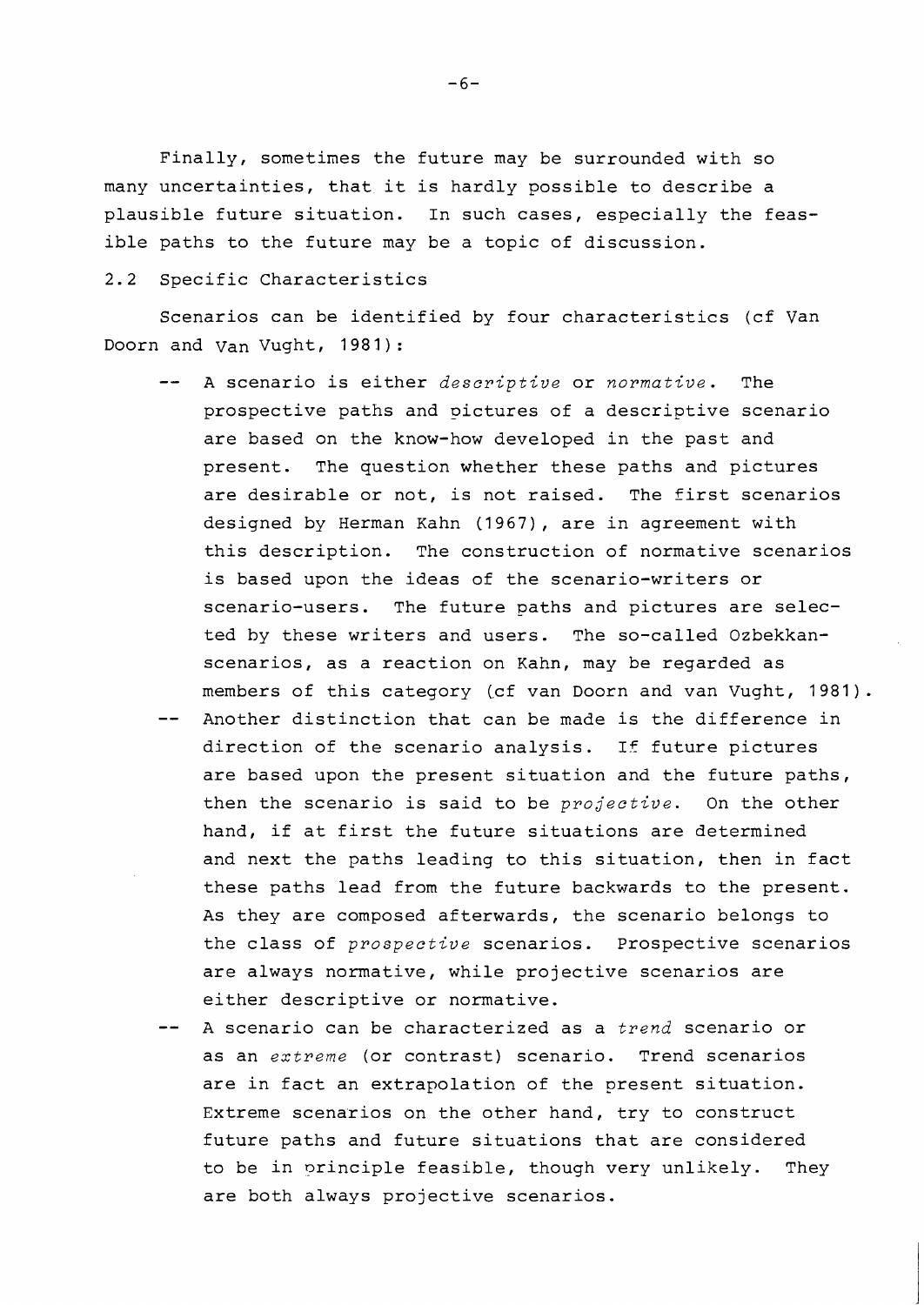The last distinction to be made is whether a normative scenario is based upon the preferences of the majority of people, or whether it is based on the preferences of a small minority. The first group may be characterized as "common opinion" scenarios, and the second as "happy few" scenarios.

The relations between these characteristics are shown in the following figure.



Source: Van Doom and VanVught (1981) Figure 3. Characteristics of scenarios.

On the basis of Figure 3, various compound scenarios can be constructed, each made up by features of the successive individual scenarios. This is illustrated in Figure 4, where the entries  $S_{I,1}$ ... indicate a blend of characteristics of various scenarios.

It is assumed in Figure 4 that state 1 at the top of the table is a trend, while the remaining states  $2, \dots, N$  are alternative, feasible (maybe sometimes extreme) states of the system concerned. The (linear or nonlinear) combination of these states makes up the external boundaries of all possibilities of the system. The policy priorities are reflected in the common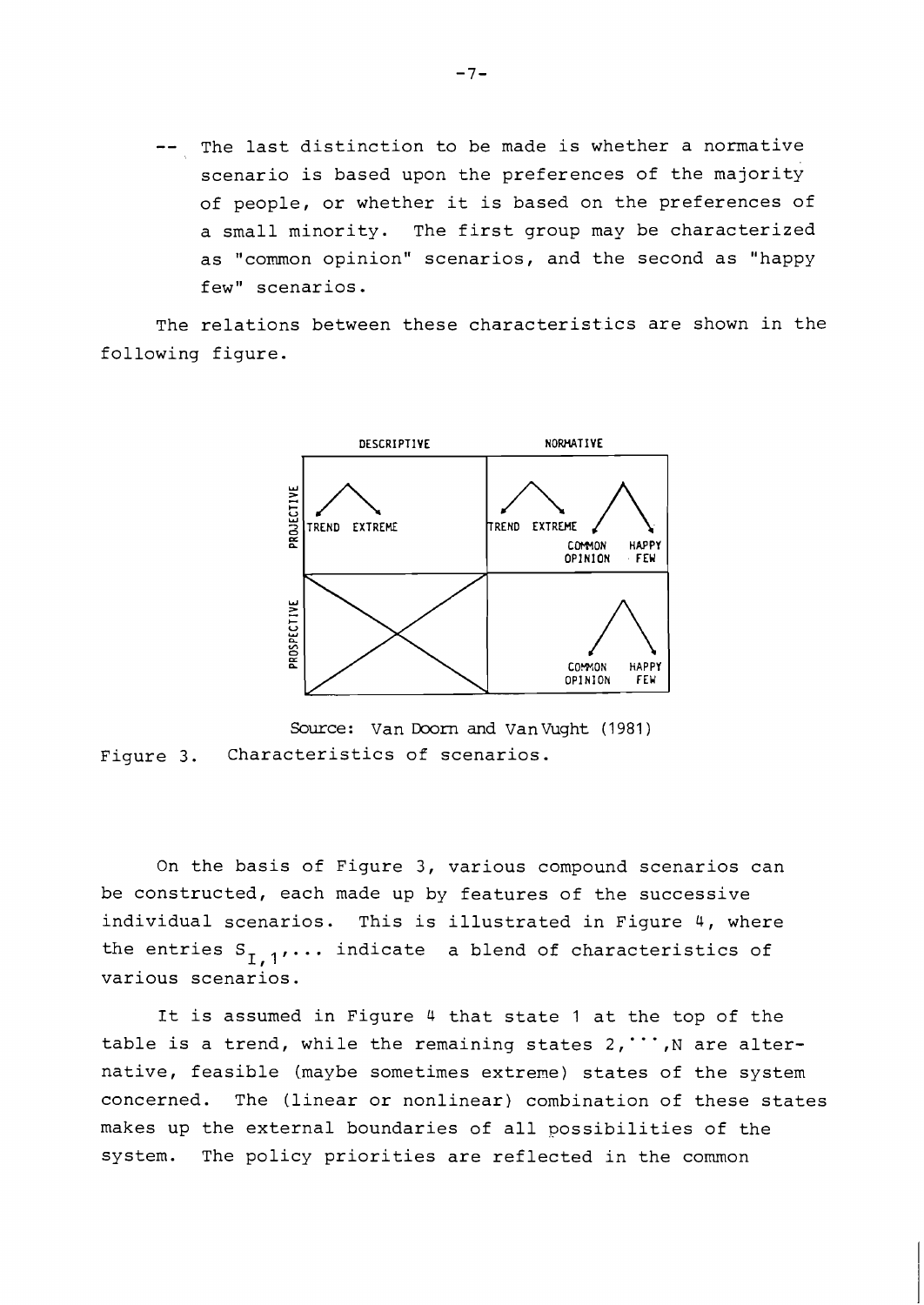opinion view I, the normative (maybe sometimes extreme) priority schemes  $II, \dots$  (the happy few, e.g.), and the endogenized priority responses upon the external conditions  $(1, \dots, N)$  indicated by  $XI,$ ... The latter category is by its very nature essentially a set of descriptive scenarios.

| Alternative<br>external<br>various<br>conditions<br>societal<br>values | States of exogenous conditions |                |   |   |   |
|------------------------------------------------------------------------|--------------------------------|----------------|---|---|---|
|                                                                        |                                | $\overline{2}$ | 3 | . | N |
| Ι                                                                      | $S_{I,1}$                      | $S_{I,2}$      |   |   |   |
| II                                                                     | $\mathcal{S}_{\text{II},1}$    |                |   |   |   |
|                                                                        |                                |                |   |   |   |
| XI                                                                     |                                |                |   |   |   |

Figure 4. Various compound scenarios.

2.3 Illustration of a Scenario Analysis for Regional Development

This section will discuss an example of scenario analysis in regional development (cf Verbaan et al. 1982). This example concerns spatial development and spatial development policy in the Netherlands, starting in 1966 when the Second Memorandum on Physical Planning in the Netherlands was published. In this document an analysis has been made of spatial and social developments and changes that took place in the Netherlands during the post-war period. This analysis was the basis on which the expected future situation in the year 2000 had been constructed. Two tendencies formed the main part on which these future pictures have been based--the expected population growth and the expected growth in welfare.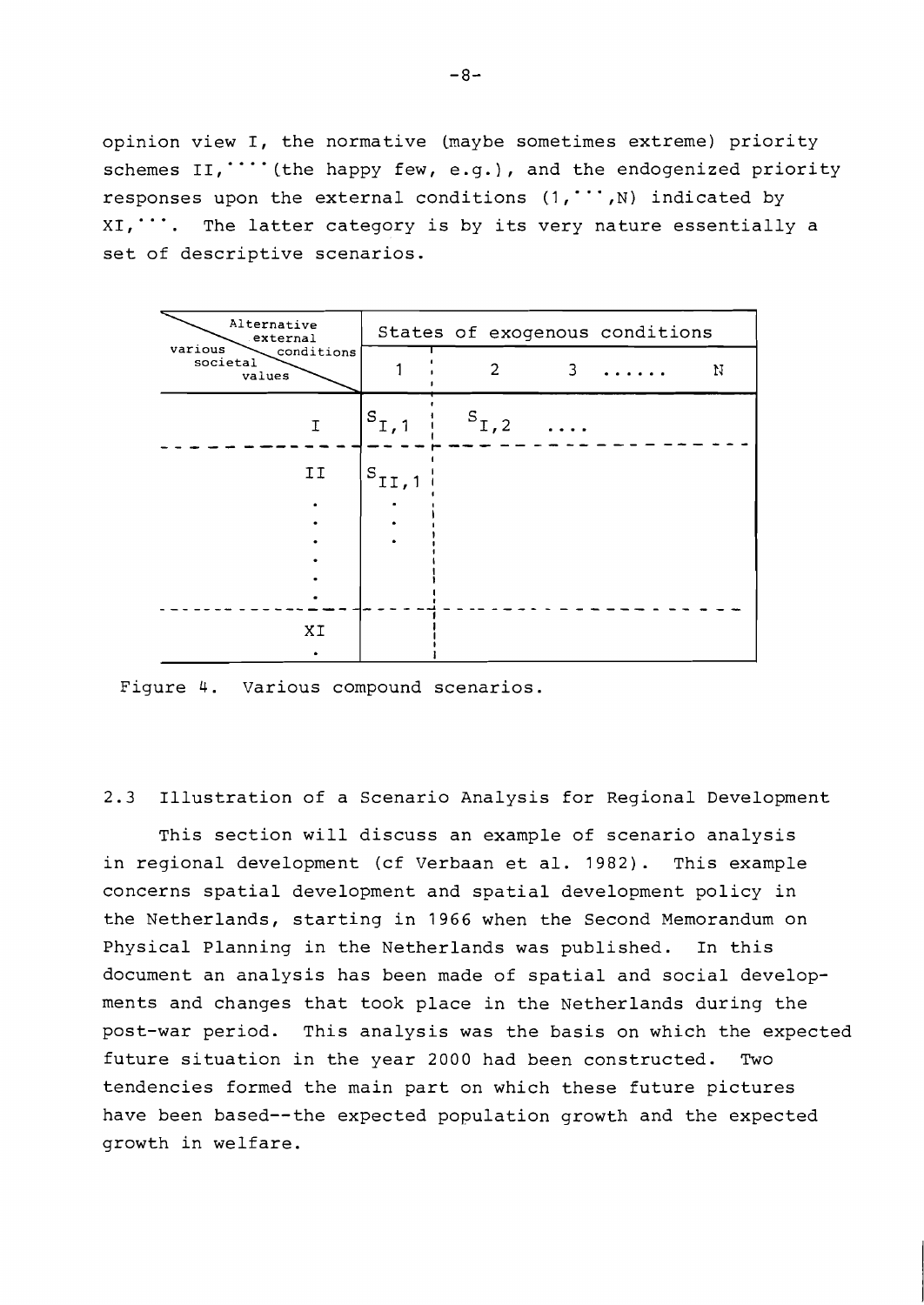The results of these two assumptions indicated that an increase in leisure time, an increase in mobility, and a desire for more choice possibilities would take place. The spatial consequences were a large sprawl of urban areas, a great quantity of recreation areas and an increase in transportation infrastructure. The government policy was to anticipate as much as possible these expected developments.

Although the Memorandum was not presented as a scenario, it complies with the description of a descriptive (no desirable future images had been selected), projective (the future path started in the present and terminated in the future) and trend scenario (simply the two major developments on which the forecasts have been based, were extrapolated). Hence, this document is in agreement with the scenarios of Herman Kahn.

However, a few years later the assumptions on which the above mentioned forecasting had been based turned out to be incorrect. Especially the expected population growth had been over-estimated. Therefore the Memorandum had to be revised. In 1973, the first part of the Third Memorandum was published. In this note, special attention was paid to three issues that had been neglected in the previous document: the environment, the unlimited economic growth, and the inequity and imbalance in the development of certain parts of the country. The results of this new analysis were published in the second and third parts of the Third Memorandum: the Urbanization Memorandum and the Rural Areas Memorandum.

These documents were quite different from the Second Memorandum. In the first place, the relevant planning period ends around 1990. In the second place, the document does not contain only one expected future situation, and in the third place, it does not select one of those future pictures as the one that should be pursued.

Several quantitative and qualitative future investigations have taken place in order to design meaningful scenarios for this Memorandum. Forecasts have been made of the expected national and regional demographic developments, the expected demand for

 $-9-$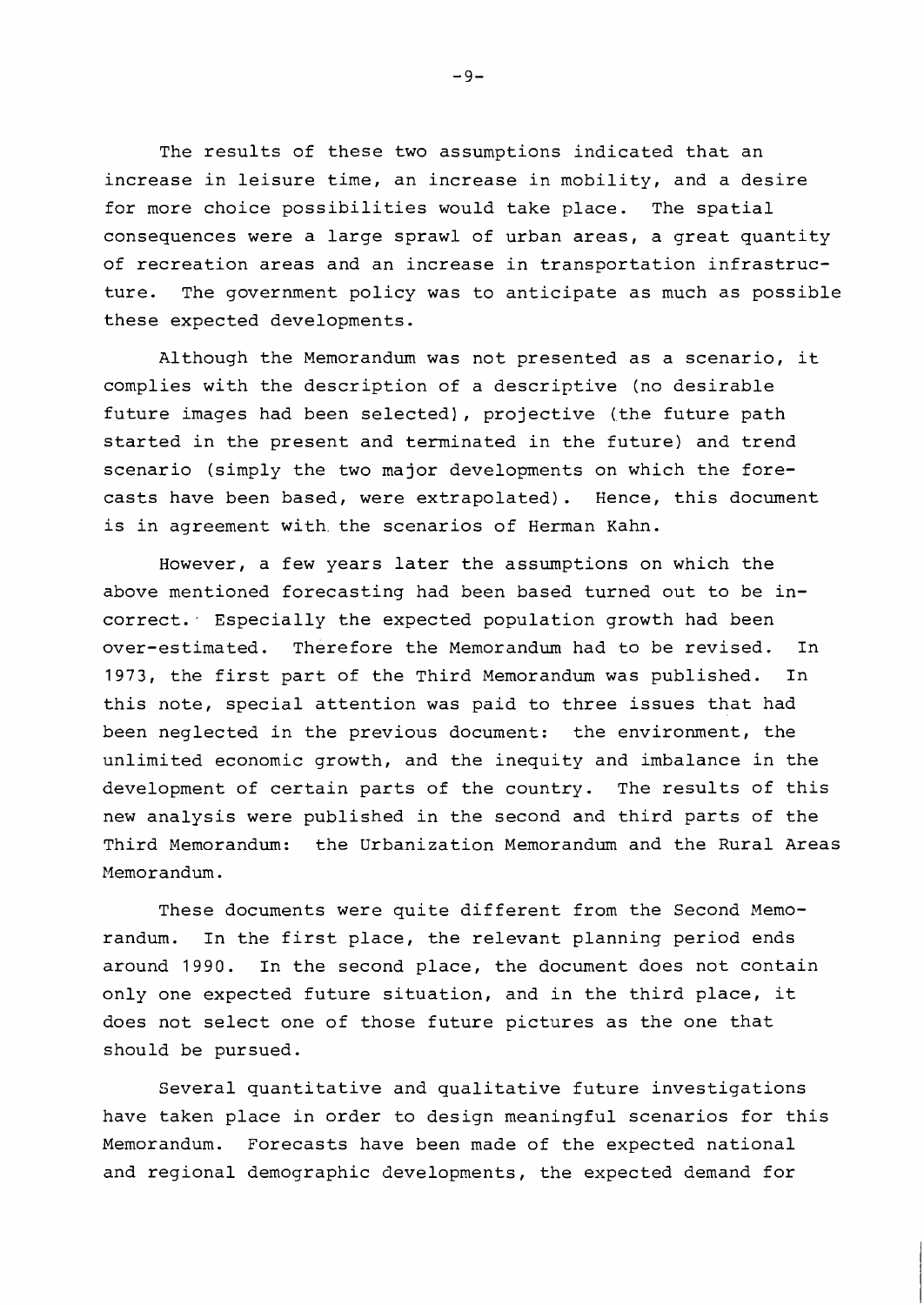dwellings, the developments of the national and regional labor markets and the expected transportation developments.

The qualitative forecasts required the development of four scenarios. A trend scenario has been described, very similar to the Second Memorandum; a second scenario has been developed in which the main issues are intensive urban growth and a strong development of the international relations; a third scenario described an environmental and energy-saving future situation, while the last scenario focused on optimizing housing supply, while improving the housing standards of the lower social classes.

The Urbanization Memorandum does not make a choice between those scenarios. It uses the scenarios solely to guide shortterm policy; the short-term policy should leave a certain flexibility, so that it does not exclude one of these four scenarios.

The differences in the scenario parts between the Second and Third Memoranda are that in the latest one several scenarios were created instead of just one. The previous descriptive, projective, and trend scenario has been repeated, but also some normative, projective, and extreme scenarios have been developed. No choice between the scenarios has been made, though in a sense each of these extreme scenarios may be a "common opinion" scenario.

#### 3. QUALITATIVE EVALUATION METHODS

Conflict analysis is a basic ingredient of regional and urban planning, as there are usually multiple actors, multiple objectives and multiple levels involved in any choice problem. With regard to this, multicriteria analysis has demonstrated its problemsolving capacity in regional and urban planning problems marked by conflicts emerging from the above mentioned sources (see among others Nijkamp, 1980; Nijkamp and Spronk, 3981; Rietveld, 3980; Spronk, 1981, and Voogd, 1982).

Multicriteria analysis is a mode of thinking by which choice problems with conflicting options can be structured and rationalized. Normally two elements are involved in multicriteria analysis, viz. the assessment of impacts of policy measures for all relevant alternative choice options and the determination of sets of (political or societal) priorities.

 $-10-$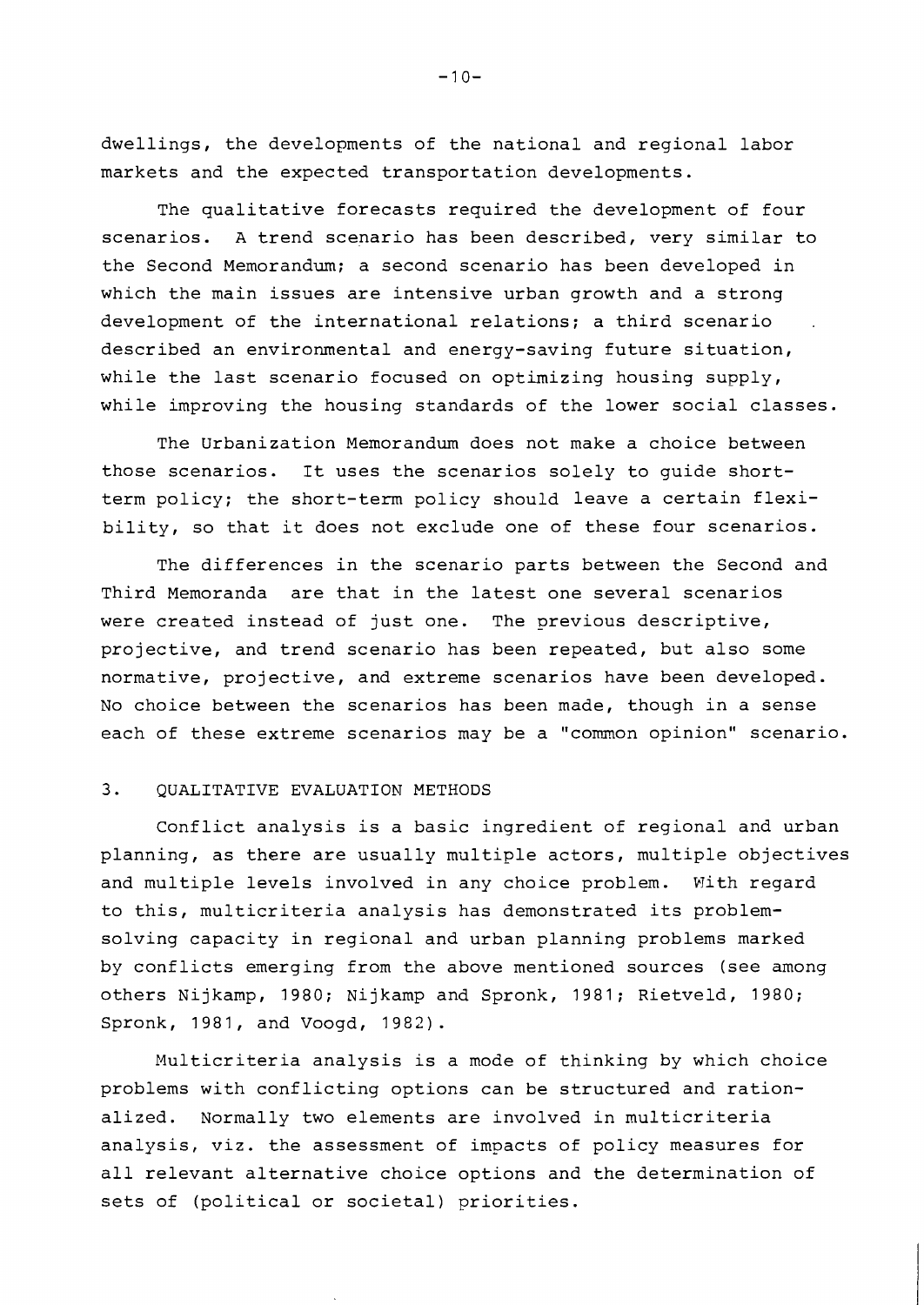Very often the impacts and priorities are hard to assess in a cardinal metric. Therefore, qualitative (soft) multicriteria models (based on ordinal or binary information) may offer a meaningful perspective.

In the case of qualitative or soft multi-criteria analysis, various methods may be employed in order to draw consistent inferences regarding the rankings of alternatives (plans, projects, policies, etc.). In the present section, only a brief survey will be given. For more details the reader is referred to Hinloopen et al. (1983).

(a) Expected Value Method

The expected value method assumes ordinal information for both the impact matrix and the priorities (weights). The ordinal effects of all alternatives for a certain criterion j are ranked in descending rank order, while the preference scores or weights are conceived of as semi-probabilities which are also ranked in descending order of importance. Then, for each alternative i the ordinal impacts are multiplied with the corresponding ordinal preference scores or weights. The alternative with the highest total score will be selected as the best one, while also all other alternatives may be ranked according to their "expected values".

It should be noticed that this method is essentially a rather crude aggregation procedure based on non-permissible numerical operations on ordinal numbers.

(b) Lexicographic Method

The lexicographic method takes for granted a classification of the evaluation criteria according to a priori defined importance classes. In addition, for each criterion j the impact values of all alternatives are also classified according to their degree of performance into a priori defined performance classes. Next, the alternatives may be ranked via a lexicographic ordering by means of a combination of the importance and performance classes.

 $-11-$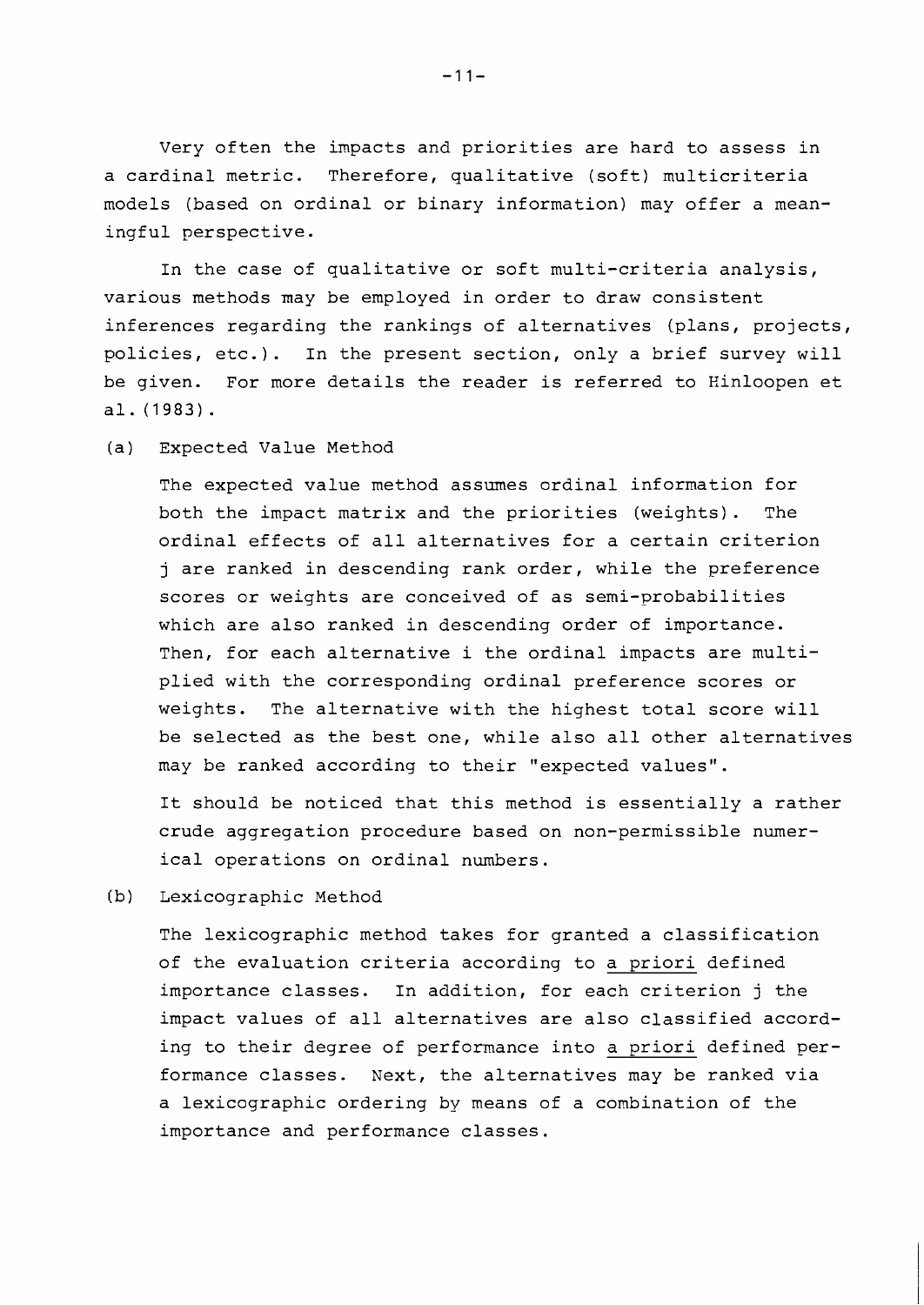This method is a fairly simple and practical tool, although it should be added that the identification of ordinal (or qualitative) equivalence categories is sometimes arbitrary.

(c ) Frequency Method

The frequency method is related to the lexicographic method and is also based on qualitative importance and performance classes. This method assigns the successive preference scores and criterion effects to a priori defined importance and performance classes, respectively. Next, one may construct compound importance-performance classes by means of a combinatorial analysis. Finally, one may count for each alternative the number of times that it falls into a compound class. Clearly, especially an alternative falling often into a compound class characterized by a high performance and a high preference, may be regarded as a promising candidate in the final rank order of alternatives.

This method is also fairly simple and does not use unpermissible numerical operations, although it may be sometimes somewhat difficult to infer unambiguous solutions.

(d) Ordinal Concordance Method

The ordinal concordance method is an ordinal variant of the quantitative concordance (or Electre) method. This method is based on a pairwise comparison of alternatives. Two kinds of indicators are calculated, viz. the concordance index (an aggregate preference score for those criteria in regard to which a certain alternative performs better than all other alternatives) and the discordance index (an aggregate discrepancy index for those judgement criteria in regard to which a certain alternative has worse outcomes than all other alternatives) .

This method is a fairly popular tool, especially in the French evaluation literature, although it should be noticed that numerical problems may arise in the aggregation phase of ordinal scores during the pairwise comparisons.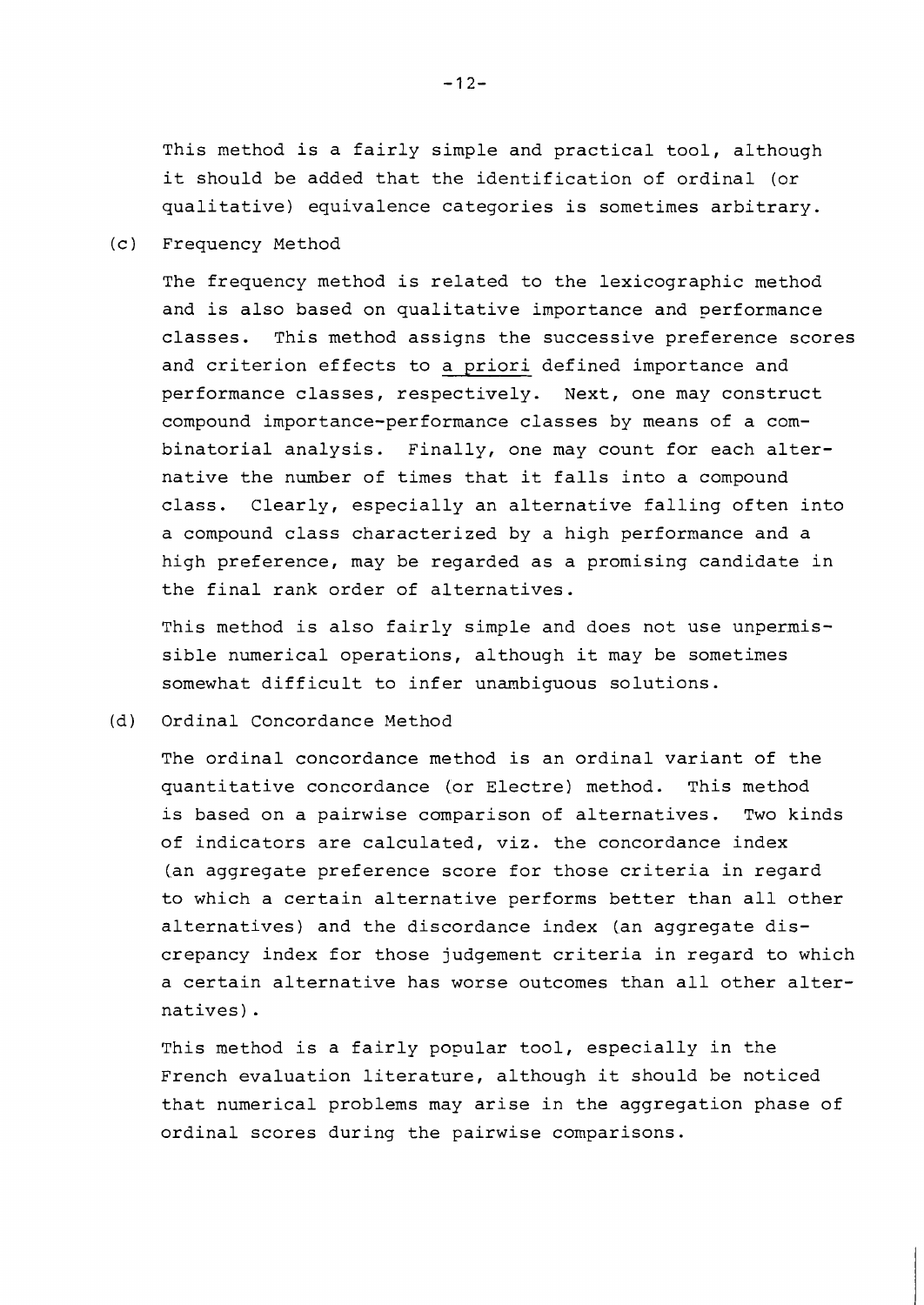#### (e) Permutation Method

The permutation method is also based on ordinal rankings of the information on the impacts and weights. The main emphasis of this method is on the extent to which each alternative i supports the hypothesis that this alternative dominates all others. The method is based on a permutation of rankings for all plans; it attempts to identify by means of a simultaneous analysis of weights and performances a certain ranking that is most probably in agreement with the above mentioned hypothesis.

This method uses a fairly complicated procedure, in which problems may emerge due to the large number of permutations, the less comprehensible statements about probable rank orders of alternatives, and the less clear interpretations of weights during the permutations.

(f) Metagame Method

The metagame analysis can be interpreted as a specific gametheoretic method designed for non-quantitative (usually, binary) information. This method is particularly relevant in the case of conflicting views among policy-makers or judges regarding the evaluation of alternatives. It is based on assigning zero-one values to particular options in order to indicate whether or not an option will be accepted by the policy-makers or judges. Next, a combination and comparison of various options of the policy-makers or judges may lead to the ultimate identification of a compromise solution that is acceptable for all parties involved and that is marked by stability conditions via a qualitative min-max criterion.

A limitation of metagame analysis is that it is usually only based on binary information, so that no complete rankings are taken into account. In addition, the various steps in the compromise procedure are not always unambiguous.

## (g) Eigenvalue Method

The eigenvalue (or prioritization) method is based on a matrix of pairwise comparisions of alternatives, that is constructed such that the entries of this matrix reflect the dominance of

 $-13-$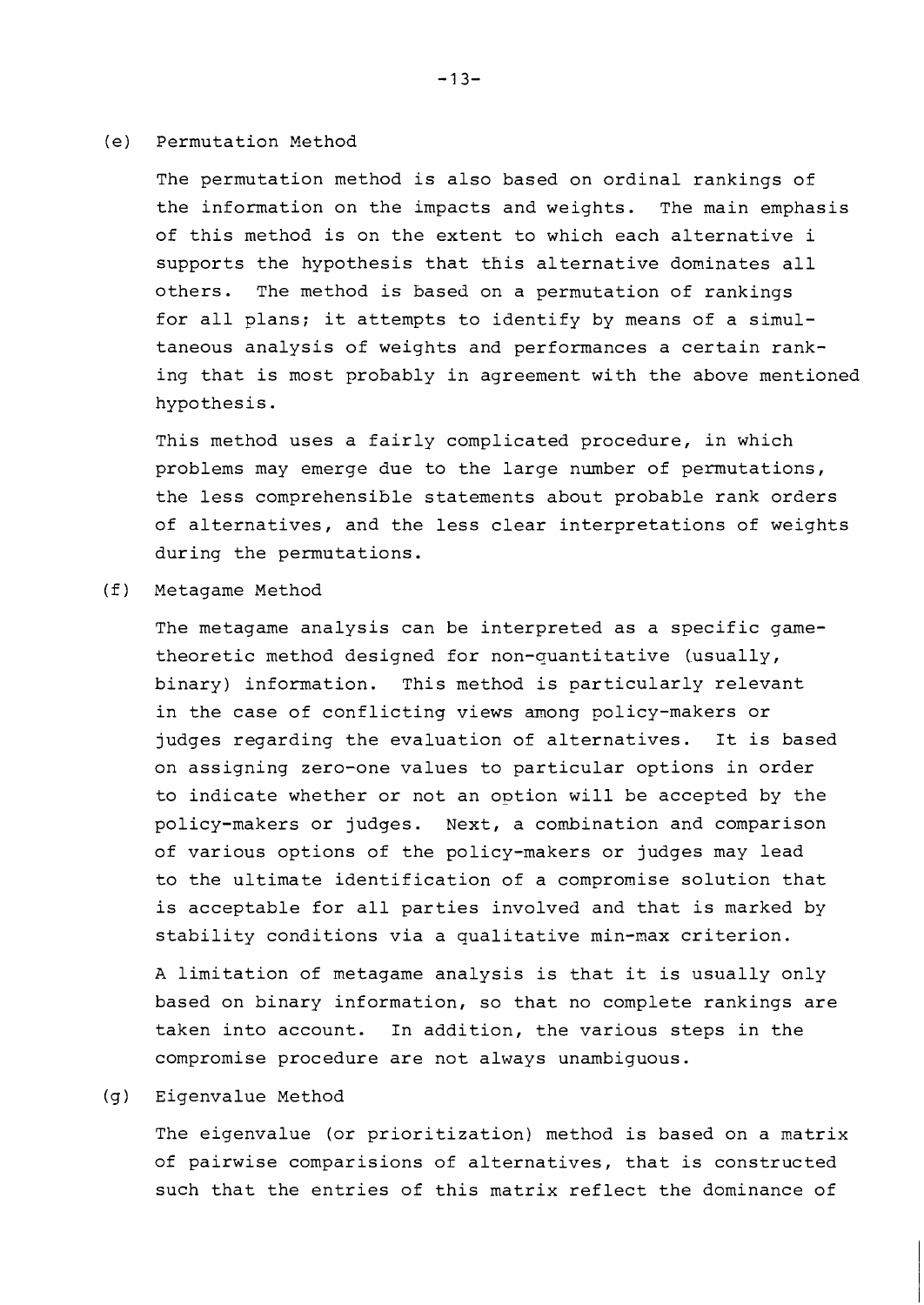one alternative over another with respect to a specific comparison criterion. Next, this prioritization problem may be transformed into an eigenvalue problem by means of ratios or weights, so that a vector of relative cardinal weights of the alternatives being compared can be determined. This eigenvalue priority model is particularly suitable for deriving a cardinal judgement scale that may next be used in a qualitative nulticriteria analysis.

The eigenvalue method is evidently not an evaluation method per se; usually a complementary analysis is necessary. A drawback of this method is its uncritical interpretation and transformation of qualitative weights.

(h) Multidimensional Scaling Method

Multidimensional scaling methods are particularly appropriate for coping with ordinal data problems. This method transforms ordinal data into metric (cardinal) data, such that the new cardinal configuration has a maximum agreement with regard to the initial ordinal rankings. This method can be used to transform both the ordinal impact matrix and the ordinal weight vector into cardinal units, so that finally a set of weighted outcomes of alternatives (in a cardinal sense) is obtained. These results may allow a ranking of alternatives according to their aggregate performance.

The multidimensional scaling method is a fully operational method that uses no unpermitted mathematical operations on ordinal numbers. A drawback, however, is its fairly complicated computational algorithm. In addition, under certain circumstances no unambiguous final conclusion can be drawn, as sometimes multiple rankings of alternatives are in agreement with the original ordinal data input.

(i) Regime Method

The regime method is a recently developed soft multicriteria technique. The method has originally been developed in the area of soft econometrics and categorical data analysis in order to take account of ordinal data in econometric models.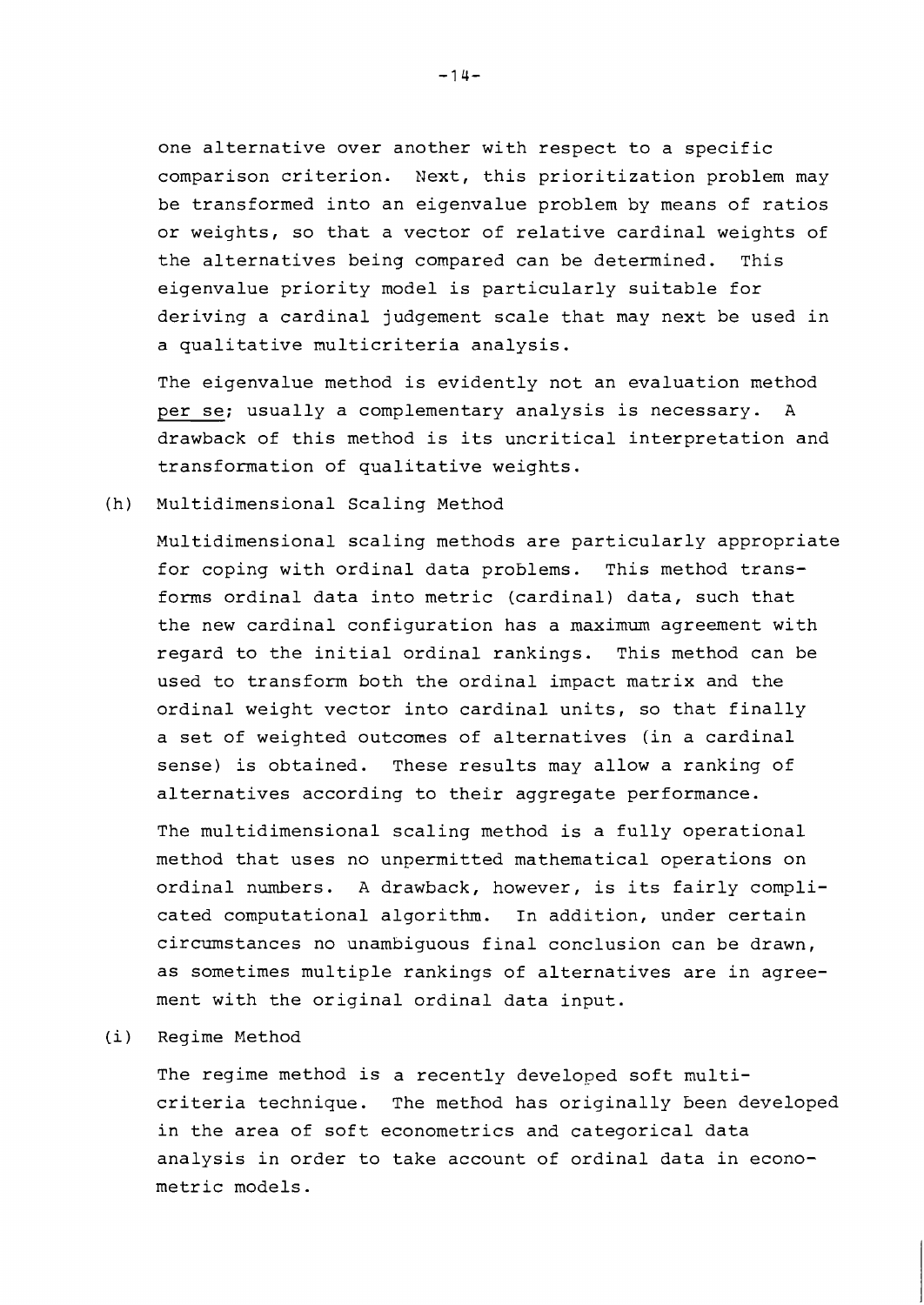The essence of this approach is again a pairwise comparison of all alternatives for each criterion j. By assigning binary numbers to the results of this pairwise comparison (depending on whether a certain outcome is higher or lower than any other outcome), a long-stretched binary matrix of so-called regimes is obtained. The same may also be done for the elements of the weight vector. By combining the information from both the regimes and the ordinal weights via a successive permutation procedure, the dominance of plans (i.e., the most likely ranking of alternatives) may be inferred.

This method is very recent, and has only been tested in a few case studies, but it is a simple and comprehensible technique with many perspectives.

The provisional conclusion from this section is that information systems yielding only qualitative (ordinal or binary) data are still meaningful, as many methods do exist that are able to take account of qualitative information.

### 4. PLANNING CONTROL AND EARLY WARNING SYSTEMS

It is increasingly being recognized that information systems are a part of the planning process. One of the main difficulties is the fact that the planning process and the technology (computer hardware, etc.) that supports it are evolving in a rapid and interdependent way. Therefore, it is unwise to design an information system exclusively for a given existing planning process; the planning process should also be oriented toward the new technology on which the information system is based.

Clearly, a major problem is how to design an information system. Rosove (1967) distinguishes between major design alternatives:

- -- design the system in one step;
- -- design the system step-by-step, with each next step more sophisticated than the previous one.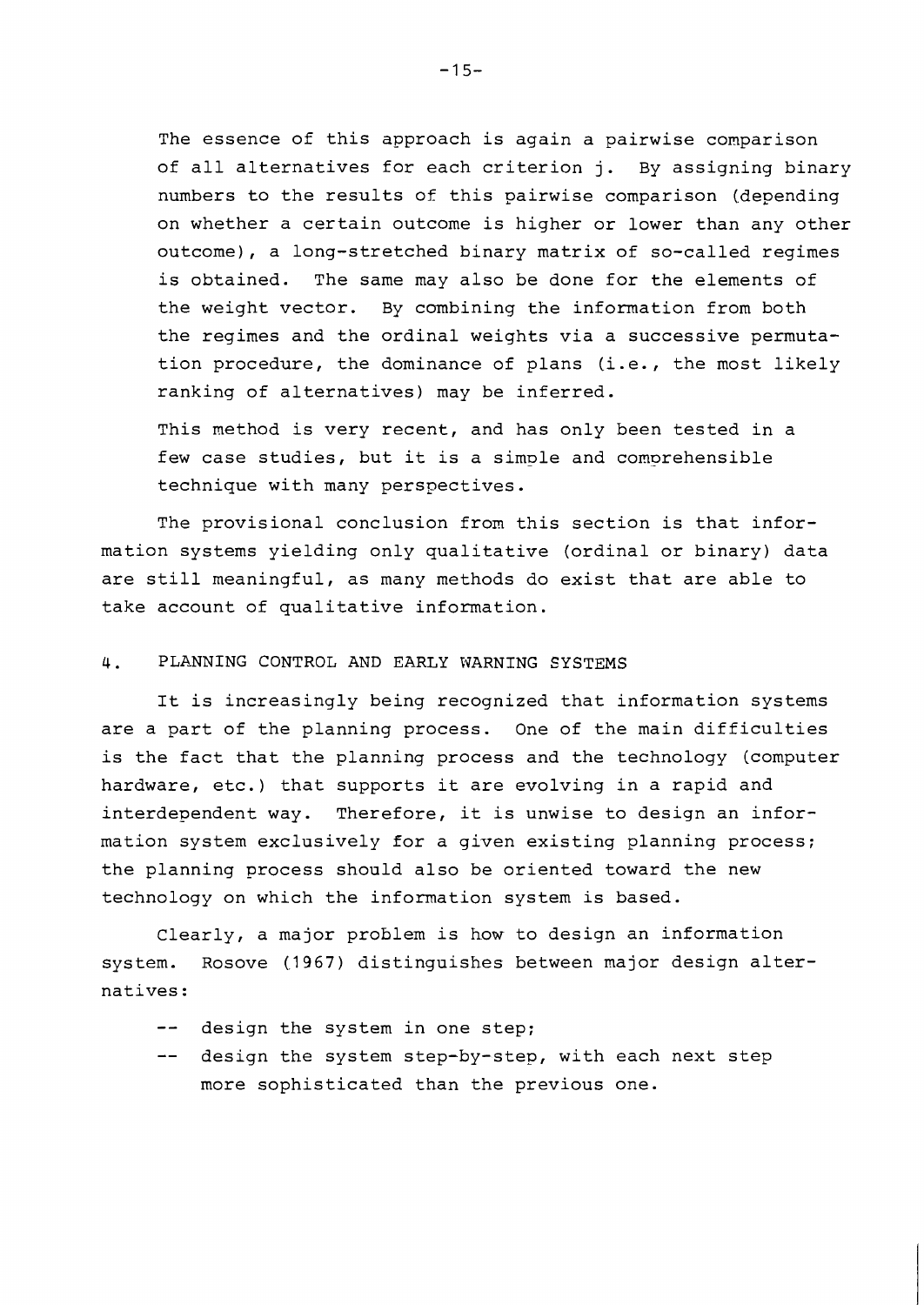He also distinguises between two different approaches:

- -- the inductive approach. This means that the technology of the existing information system is updated without changing the information system;
- -- the deductive approach. This means a complete redesign of the planning process, based on its goals and opportunities for their achievements. In the latter context the new information system should be developed.

If the information system is to be designed for a stable, simple and closed system, then the one step inductive approach would be sufficient. Since "urban systems are notoriously dynamic, complex and open, their aims and objectives are difficult to identify, they are difficult to analyse and their performance is difficult to evaluate and they are managed by many people whose attitudes sometimes seem regressive in a time when change is inevitable" (Wiley, 3972, pp IS), the iterative deductive approach is more appropriate.

Rosove (3967) also suggests an iterative approach; the planning process should go through several stages, each stage more sophisticated than the previous one. The first stage should be an experimental model or prototype of the planning process to be designed. This approach needs a description of the planning process served by the information system. The planning process operates in a structure that can be considered to be a network of arrows and nodes; the arrows represent the information channels and the nodes represent the decision points. Figure 5 gives an example of such a planning process. The monitoring function, the policy design function and the policy testing function form the *planning control process.* 

This planning control process has, among several other difficulties, to deal with a great amount and variety of uncertain ties (cf. also section 1): uncertainties about society's values, uncertainties about the effect of related decisions or uncertainties about the environment and its futare (Friend et a1 1970). To reduce these uncertainties one can use a so-called Early Warning System (see Dickey and Watts, 1978).

 $-16-$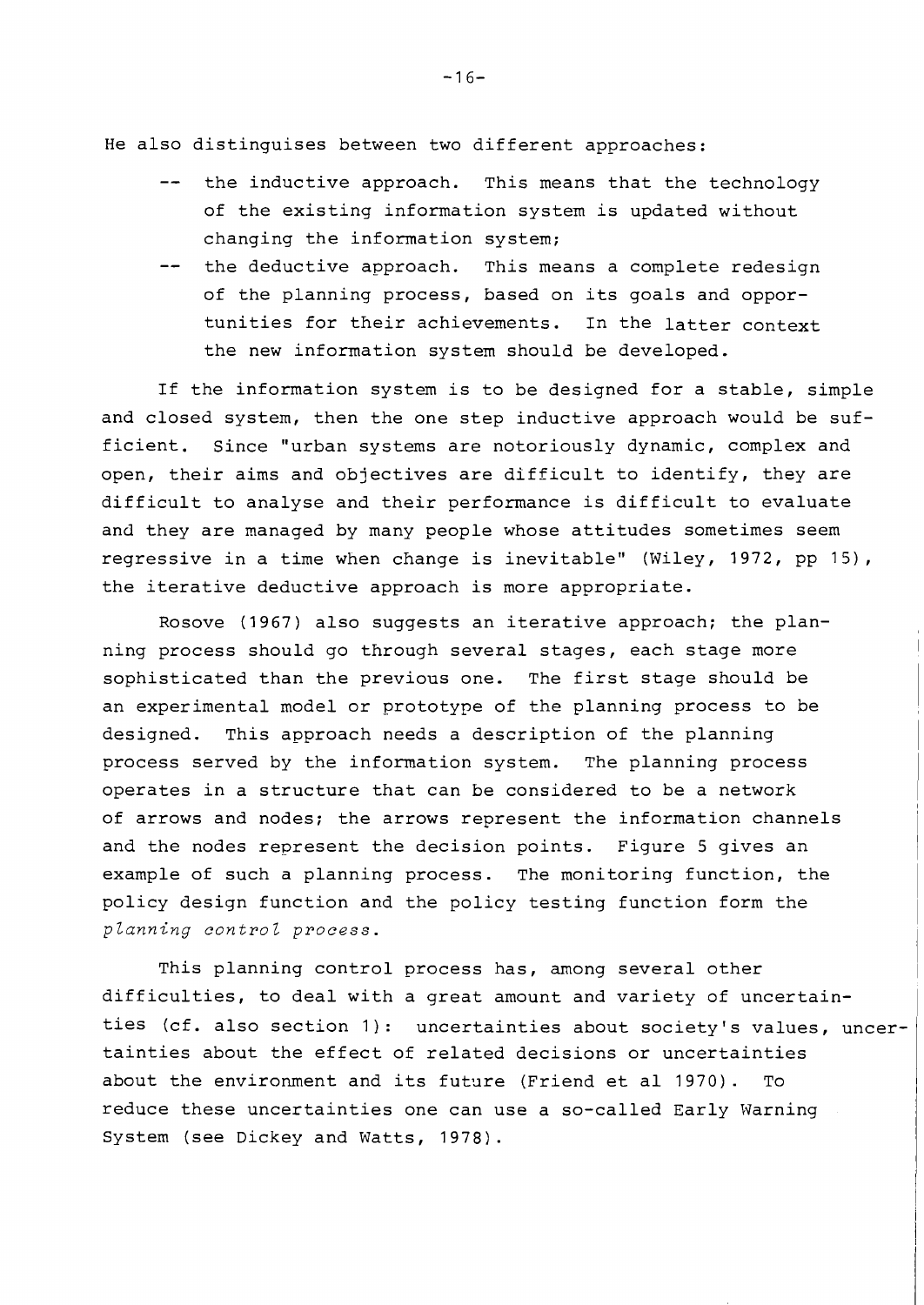

 $-17-$ 

 $\mathsf I$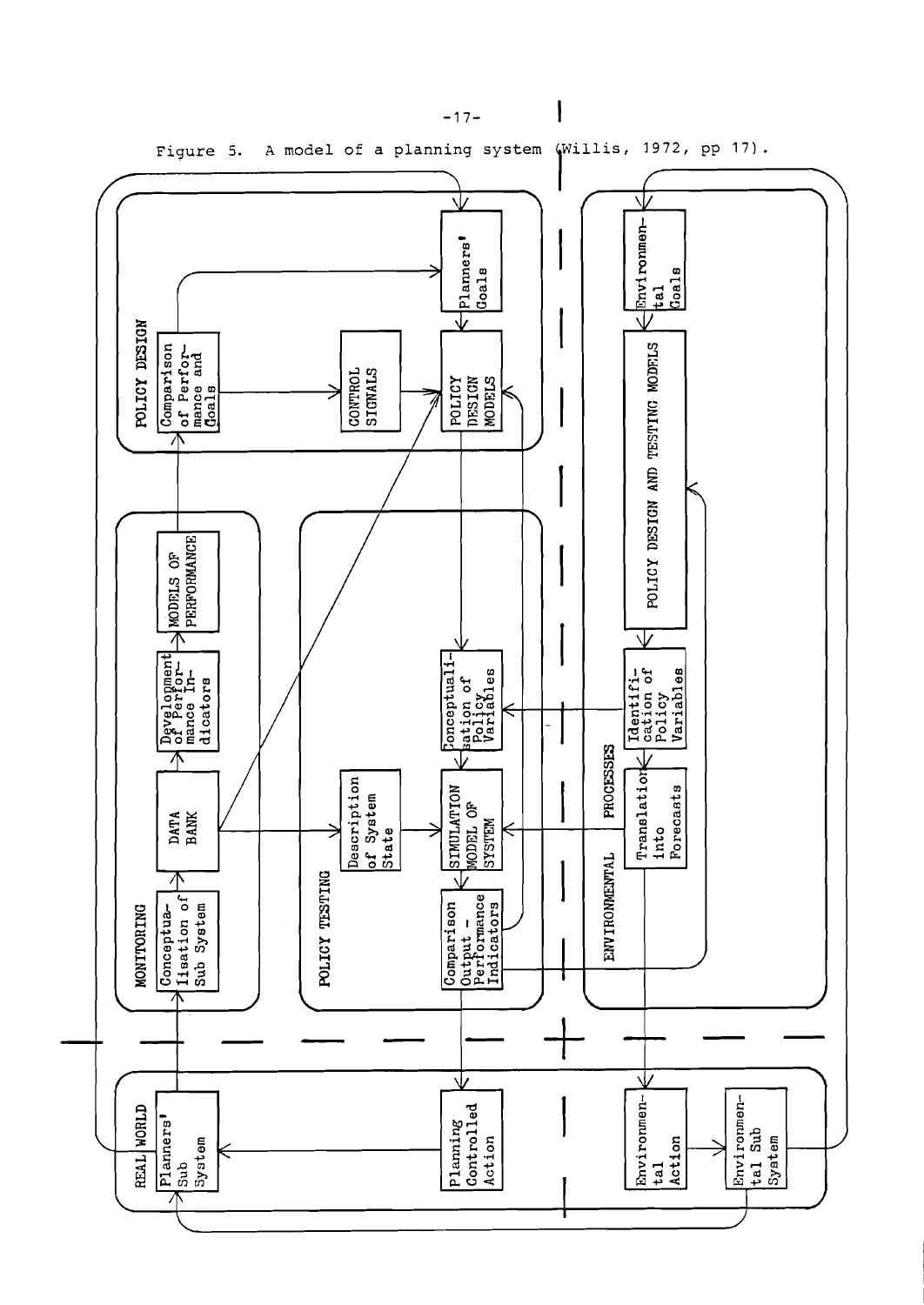Four (or five) phases of an Early Warning System can be distinguished (cf Dickey and Watts, 1970):

- 1. Development of conceptual relationships
- 2. Collection of data
- 3. Screening and evaluation of the data
- 4. Establishing of thresholds
- (5. Checks on the fullfilment of short-term projections or trends that are evolving.]

#### 1. Conceptual relationships

The first step is to make a rough selection of the data to eliminate redundant information--Ackoff (1967) indicates the risks involved in an inefficient management caused by redundant information. The selection of data can be achieved by creating a conceptual model of the factors and interrelationships under study (cf. Dickey and Watts, 1978). If the major variables and their connections can be identified, the input data can be accepted or screened according to their relevance to one or more of these factors or interrelationships. This can be achieved by the following procedure:

- -- consider the main inputs for the relationships that have already been developed
- -- create a graph which visualizes the (qualitative) relationships between these variables,
- -- make a more detailed description of these relationships, for instance, by measuring them (if possible).

These conceptual relationships can help to reduce the uncertainties about the effect of related decisions and about the future effects of the decisions that are taken.

#### Collection of data  $2.$

Dickey and Watts (1978) distinguish between three data sources that are relevant to an Early Warning System:

- -- discussion with experts in particular fields
- -- direct search of the literature
- -- use of information systems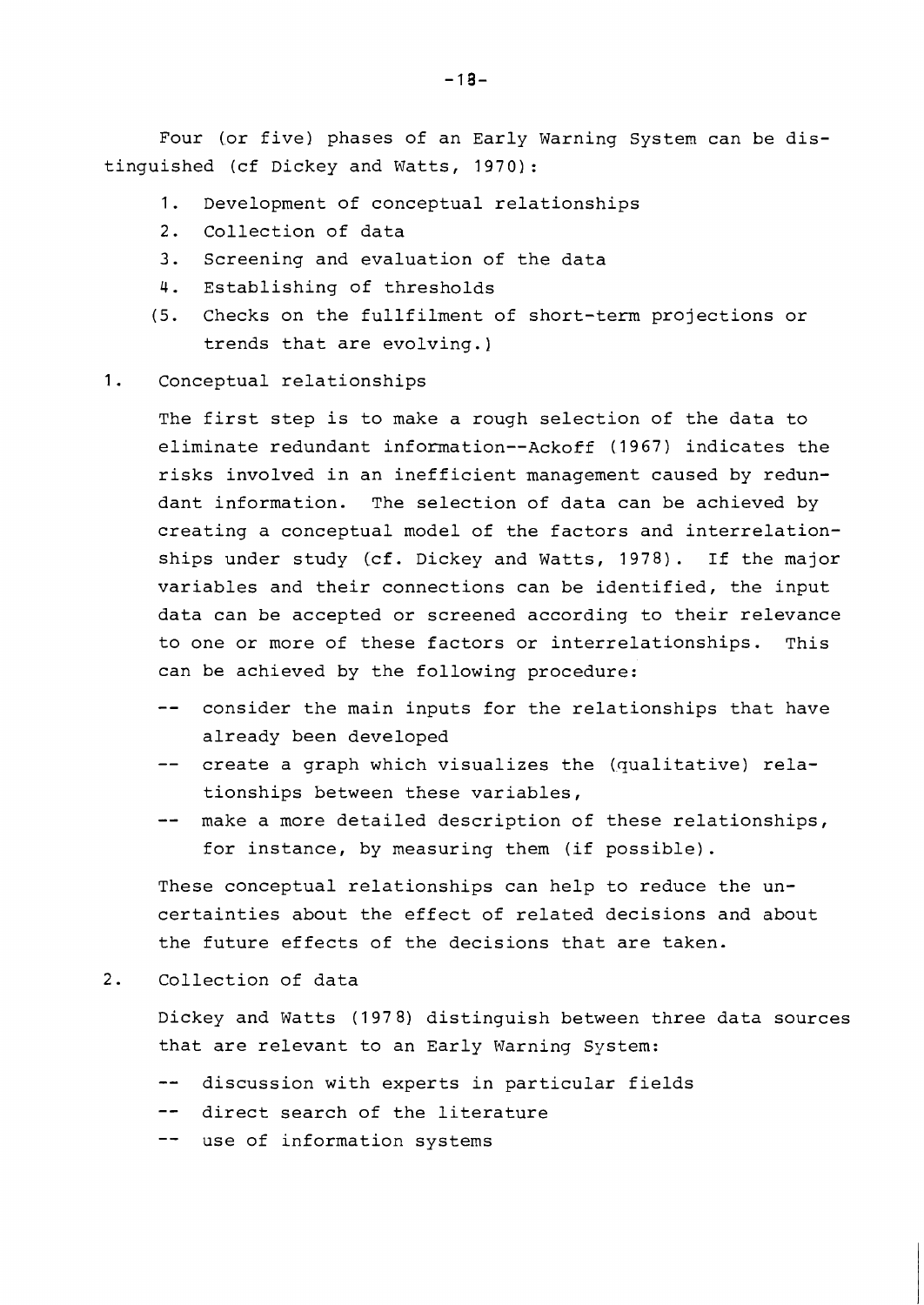## -- Discussion with experts

At first a selection of experts is made, based on the field under study. They are consulted every two months and have to answer questions about the following subjects (Dickey, 1976) :

- recent changes in the area of concern
- short-term trends
- long-term trends

They are also asked to give their opinion about the implications of possible future decisions. These views offer the possibility of reducing the uncertainty about the environment and about society's values (recent changes) and about the future effects of the decisions that are to be taken. The fact that every two months such consultations take place, gives the possibility of adapting the planning control process rapidly and effectively to the new situation.

## -- Direct search of literature

This can be regarded as a method of discovering developments and trends in parts of the field under study which do not belong to the hot items of discussion.

#### -- Use of information systems

Dickey (1976) suggests reading relevant journals, trade magazines, newspapers, etc. He advises placing emphasis on :

- statistical information on past events
- short- and long-term forecasts and implications.

#### **3.** Screening and evaluation of data

The collected data should be listed at regular intervals under each functional classification. This listing is the basis on which redundant information is screened out. At this stage the data can be evaluated. The results of this evaluation can be used by determining the implications of the apparent trends and patterns. The result of this evaluation can be used to create short- and long-term projections in order to reduce the uncertainties about the effects of related decisions.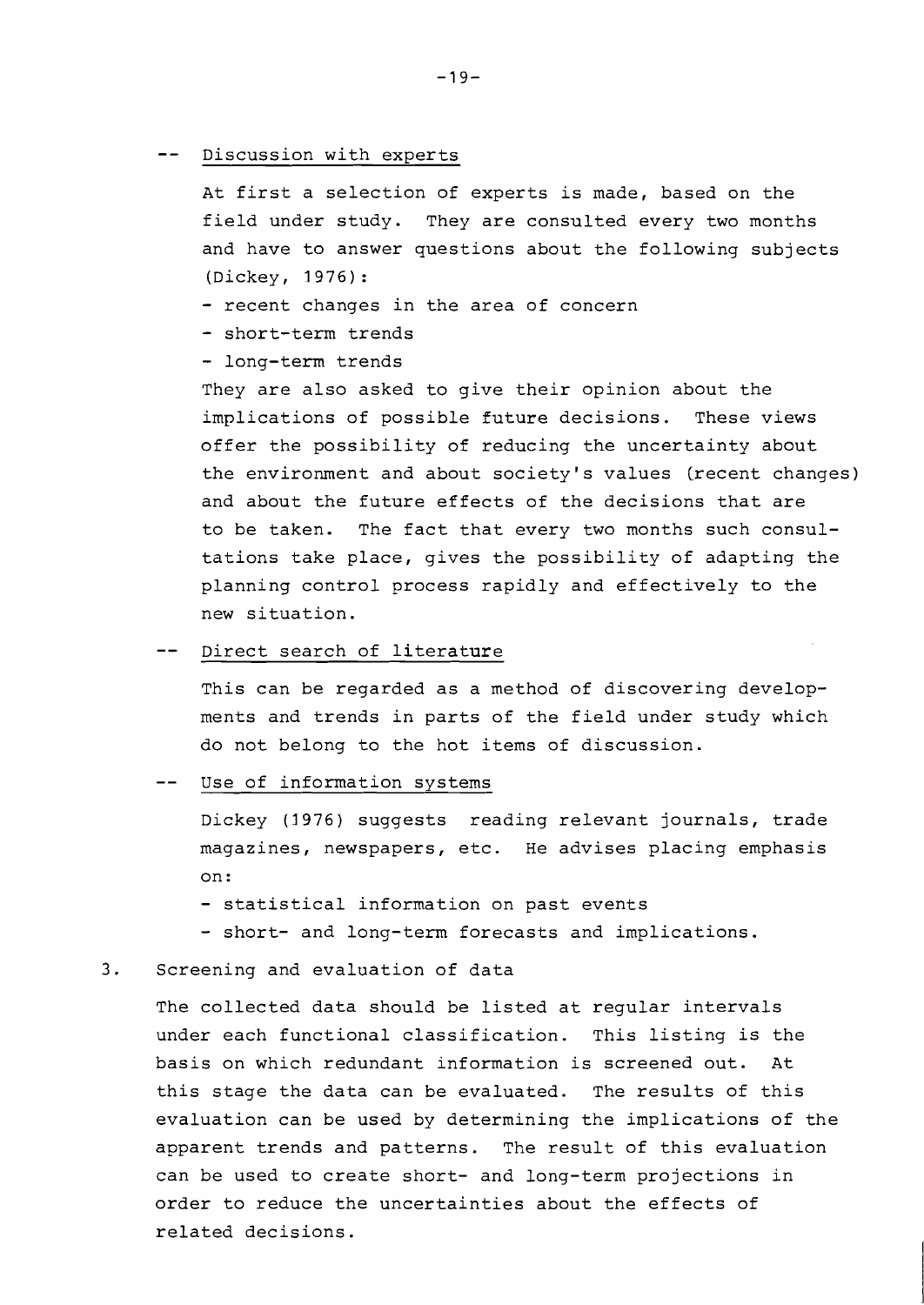#### 4. Establishing of thresholds

The aim of this phase is to find to which extent a change in a particular situation does not affect the attitude of people who are concerned with this situation, especially those people who are elected and appointed officials.

The threshold setting can be achieved in two ways:

- -- discussions with persons involved, like elected officials and experts in political science and government,
- confront the persons involved with an actual decision situation and ask these persons whether actions are required in the near future or not (this may also be based on a retrospective investigation of time series).

These steps represent altogether the Early Warning System. It is evident that several kinds of uncertainties can be treated by an Early Warning System, especially those uncertainties that contain dynamic aspects (Voogd and Hamerslag, 1981).

Early Warning Systems were originally developed for smallscale or business problems but evidently they do have a perspective for regional and urban planning as well, especially in the case of process decisions.

#### $5.$ GEOCODING

5.1 Introduction

In regional and urban planning, an important attribute of any phenomenon is its location. The spatial configuration of phenomena and their attributes have implications for the way data can be retrieved geographically, and the way geographical relationships between phenomena can be explored and displayed. Such spatial aspects contribute to both the initial costs and the running costs of data management.

In general, the management of information systems is carried out by various agencies. These agencies operate on various institutional levels and in various sectors. Differences in orientation of different information systems (for instance, differences in classification and in spatial and temporal disaggregation of the information required by various data

 $-20-$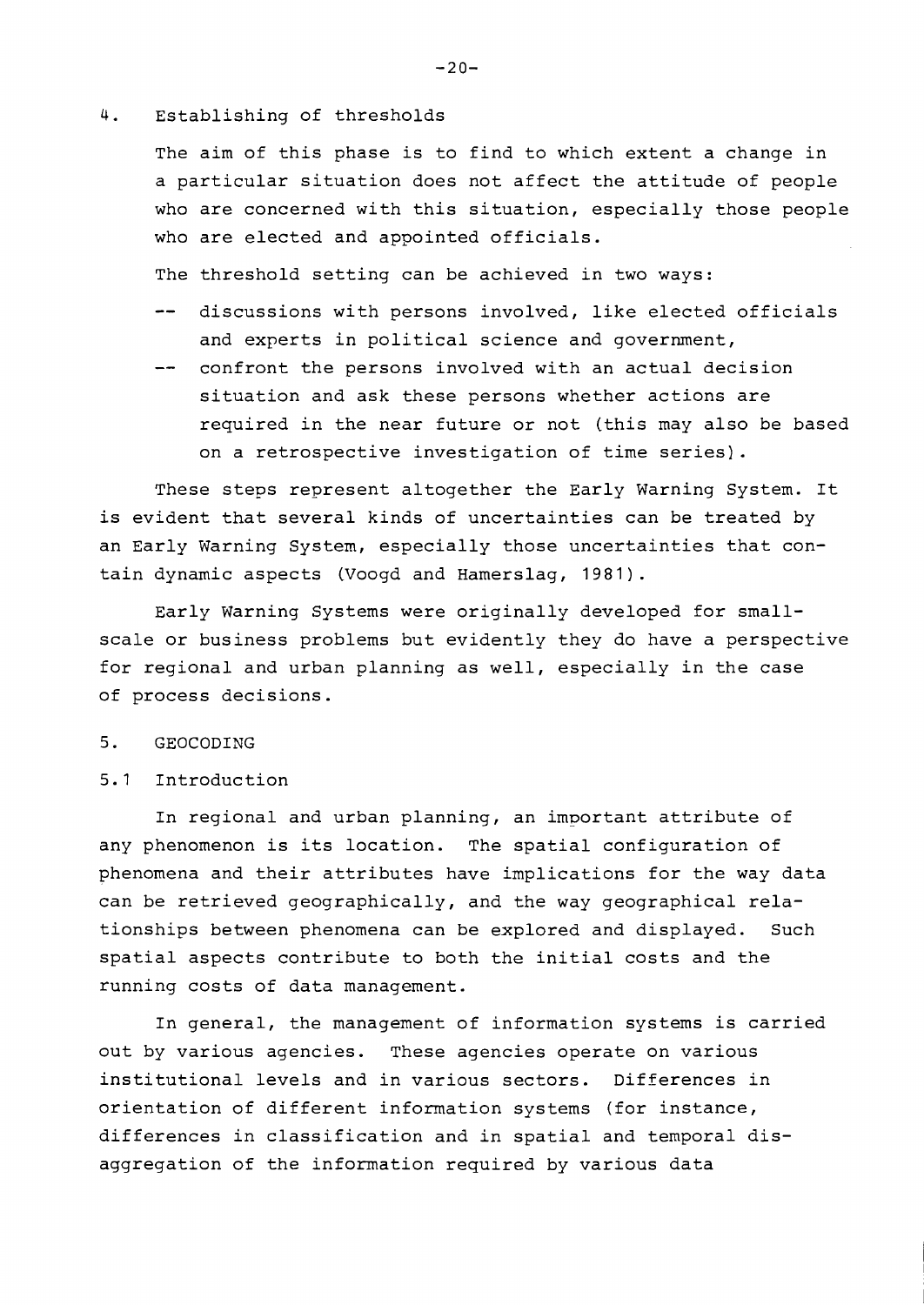management agencies) and lack of coordination between these agencies cause many costs and difficulties in comparing and combining the information. If a versatility (multiple use of data by others than its primary users) is pursued and if the system at hand is spatially oriented (dealing with any desired combination of data in relation to its spatial location), consideration must be given to the design of a system for geographically identifying relevant data that will satisfy most users.

5.2 Aspects of a Spatially Oriented Information System

In this subsection some specific attention will be given to geographical aspects of information systems, especially because the level of detail (or aggregation) is sometimes a major source of uncertainty.

Hermansen (3971) has formulated some criteria for a system of geographical data identification. Some of these criteria are:

- -- The system should be neutral with respect to particular real world situations
- -- The system should be flexible enough to permit both general and specialized subsystems of spatial units. It should allow transformations from one subsystem to another and the formation of new subsystems within the general system
- The system should contain possibilities for the hierarchical ordering of units, i.e. the formation of vertical subsystems.

The above mentioned criteria do not give precise guidelines for systems of geographical coding. Barraclough (1964) has distinguished two different systems of geographical data identification:

- "The name method". The name method attempts to classify elements localised in space and hence divides space into regions or areas that depend on the characteristics of the elements, for example: the response upon a questionnaire marked by the location of the respondent,
- "The location method". The location method establishes principles of spatial subdivision and next the spatial system is, according to those principles, provided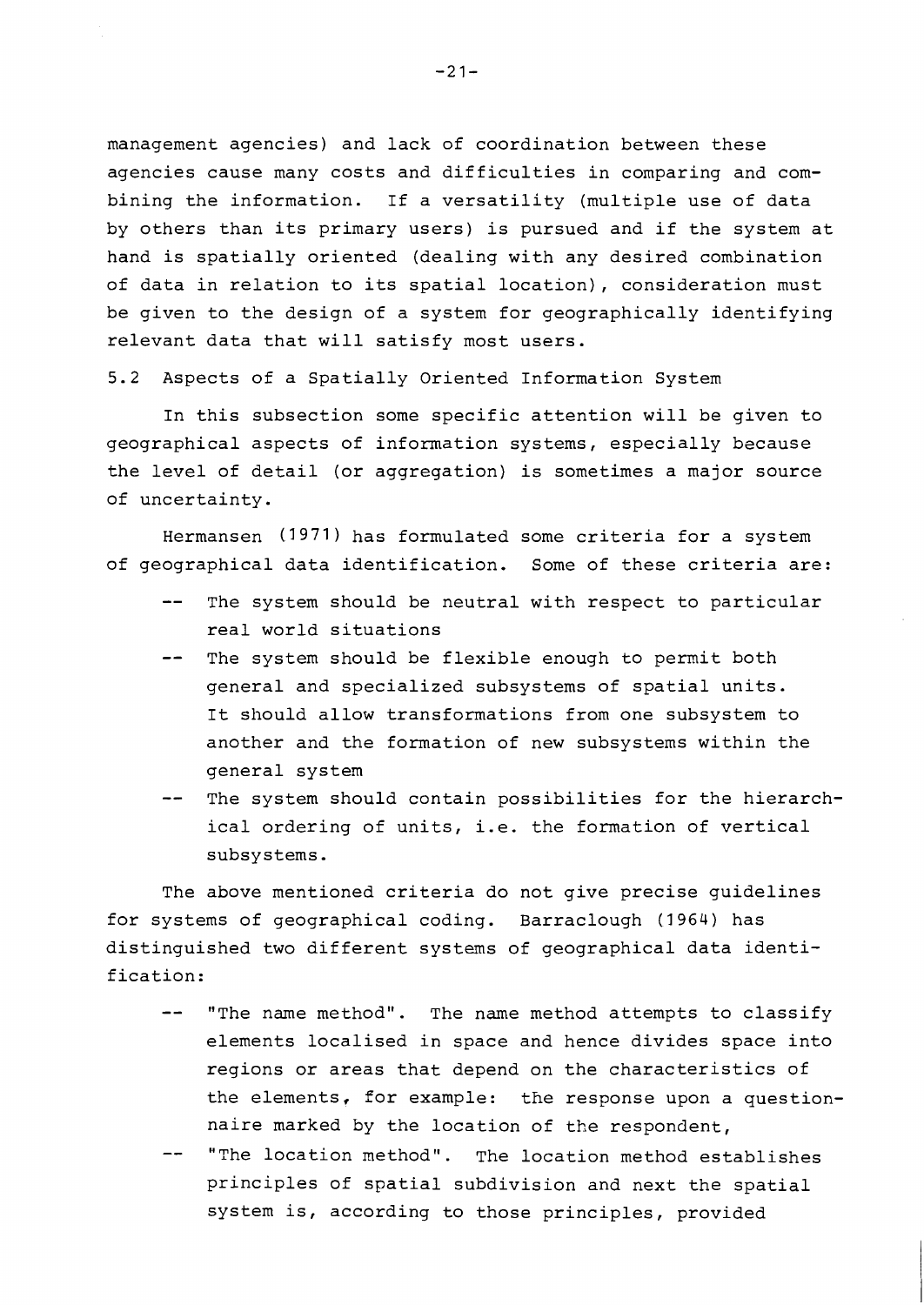with geographical coordinates referring to any location within its boundary (see also geocoding).

An illustration may make the difference between the two methods more clear:

#### NAME METHOD



Figure 6. Two systems of geographical data identification.

If the name method is confronted with Hermanson's criteria, the following conclusions can be drawn (Willis, 1972):

- -- Name methods are unlikely to be spatially neutral, because by their nature the space is devised by particular users, who spatially organize the data for their own special function
- Name methods have very limited flexibility because their boundaries are determined in advance of any analysis. Transformation between one spatial subsystem and another can only be achieved with considerable effort and with a certain loss of information
- With the name method each alternative aggregation of spatial units--though possible on the basis of individual spatial units--would require a lot of strain. Spatial aggregations are possible but only with considerable effort.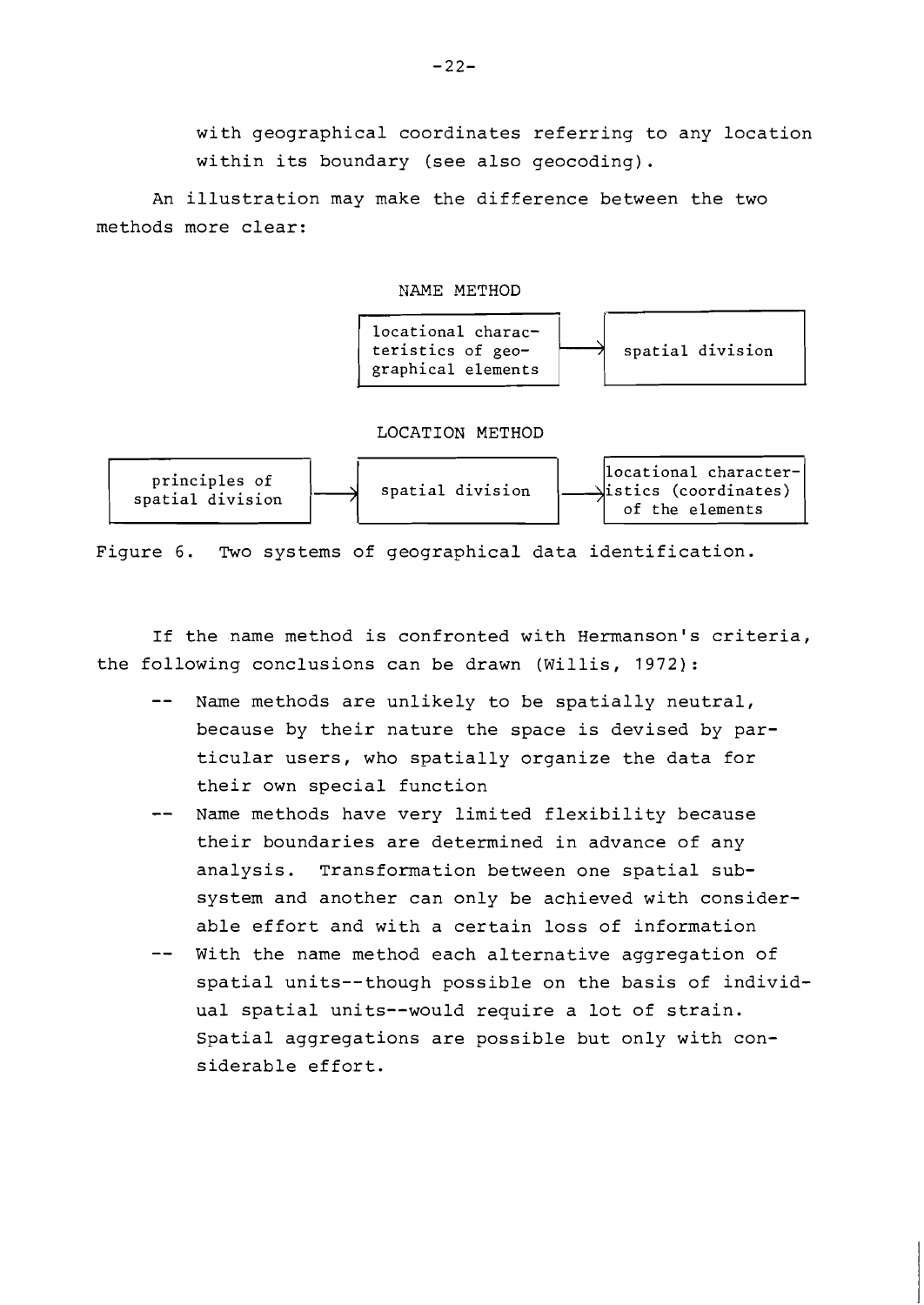In general, the location method is regarded as more appropriate. In this connection attention will be paid to a recently developed method, called geocoding. Geocoding means geographical data identification by means of the location method. The main goal of a spatially oriented information system like geocoding is to improve the organization of data and the display of information.

5.3 The Construction of a Spatially Oriented Information System According to the Location Method (Geocoding)

Various cartographic mapping techniques have been developed in recent years (see for instance, Tobler, 1979, and Steiner, 1980). Clearly, such mapping techniques have to deal with such questions as: the level of aggregation of objects in relation to planning and policy issues, the selection or elimination of data for a specific problem orientation, the required degree of homogeneity or heterogeneity of attributes of objects, the design of similarity measures and significance tests (a chi-square statistic, for example), etc. (cf. also Grimmeau, 1981, and Thelander, 1981).

In general objects can be characterized by means of three different main categories of spatial configuration:

- -- An object can be regarded as a point location, such as an individual building
- -- An object may have a spatial linkage structure, particularly a network, such as a road network. This network is made up by segments and ties.
- -- An object may have a two-dimensional representation, particularly a polygon (for instance, a park).

The geocoding system is fairly flexible, as it provides information on objects and attributes at any desired geographical scale within an area. Geocoding has been developed especially for detailed urban planning purposes, but it has no doubt a potential in a regional planning context.

The following example may illustrate the construction of a spatially oriented information system at a very detailed spatial scale (cf. van Est, 1981).

 $-23-$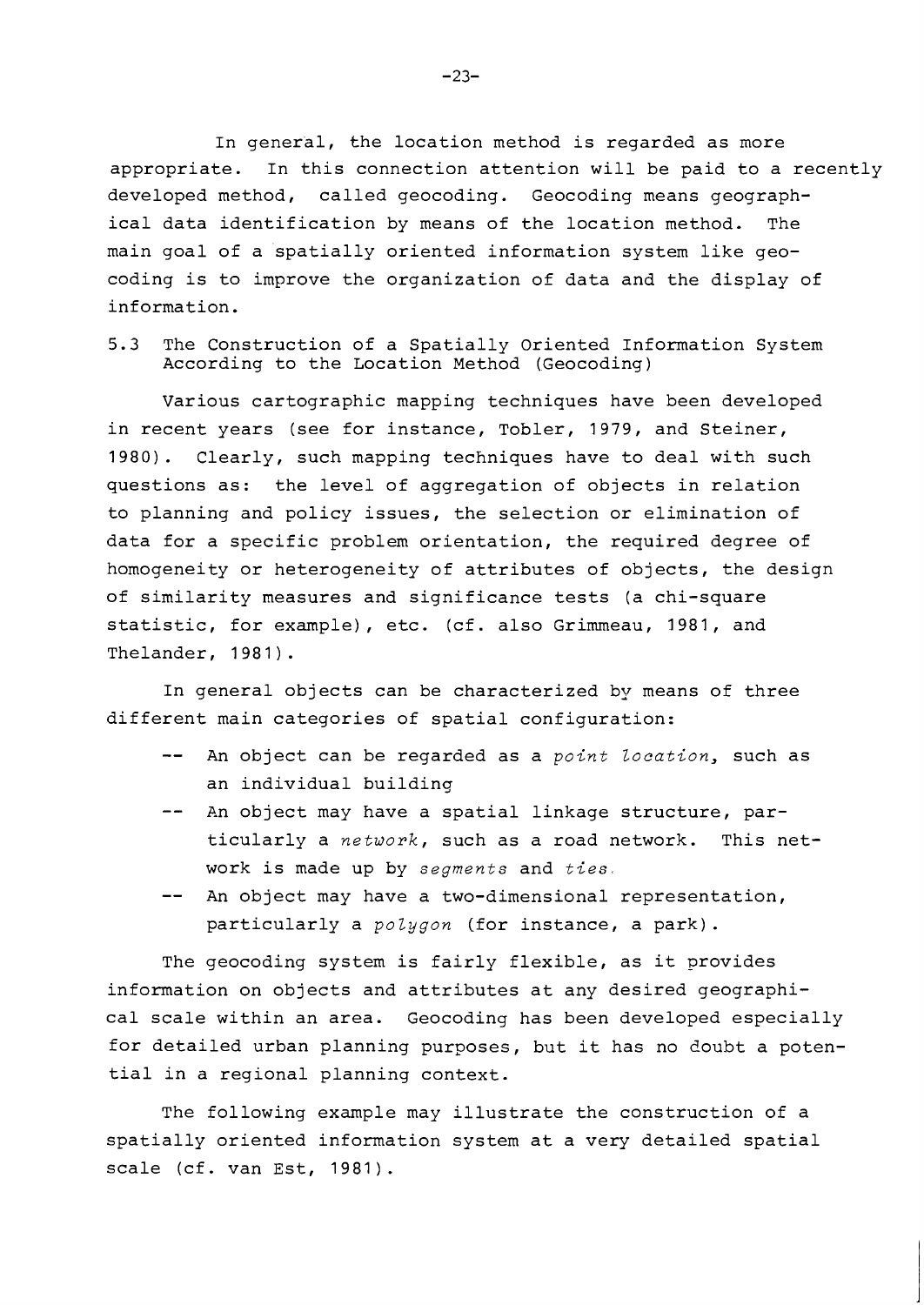

Flyure 7. **A** spatial structure on a micro level of a part of A spatial structure on a micro level of<br>a town. (cf Van Est <u>et al</u>, 1981, pp 7)

Suppose that only shops and dwellings are located in this part. Then this information can be displayed as follows:



Figure 8. Display of a spatially oriented information system.  $(cf$  Van Est  $et$   $\underline{al}$ , 1981, pp 8)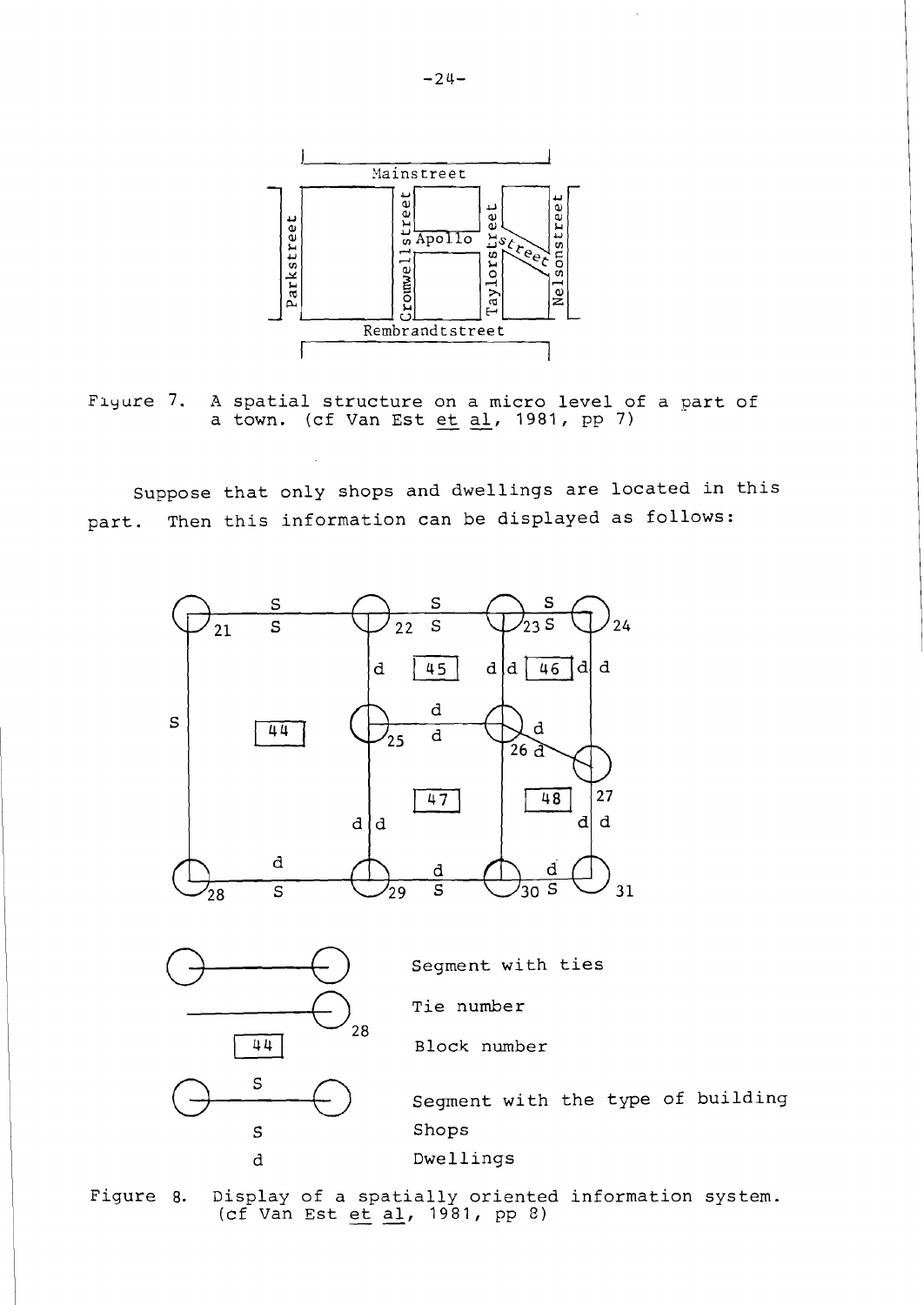Also other information can be attached to the segments. The segments are determined by their ties: This segment begins in A and ends in B. This also determines the left side and the right side of the segment. An example is given in Figure  $3$ .



Figure 9. Display of a segment with its geographical attributes according to the "two-sided line-method". (cf Van Est et al. 1981, pp 9)

The street is also an essential part of this method, because this constitutes the link between the indices and the spatial structure.

The construction of the network and the application of the geocoding principles gives us a detailed picture of a real geographical pattern. Such a picture contains four elements (van Est et al. 1981):

A cartographic structure. The network with its coordinates form a cartographic structure. This is necessary to achieve a cartographic reproduction of the data and to process the data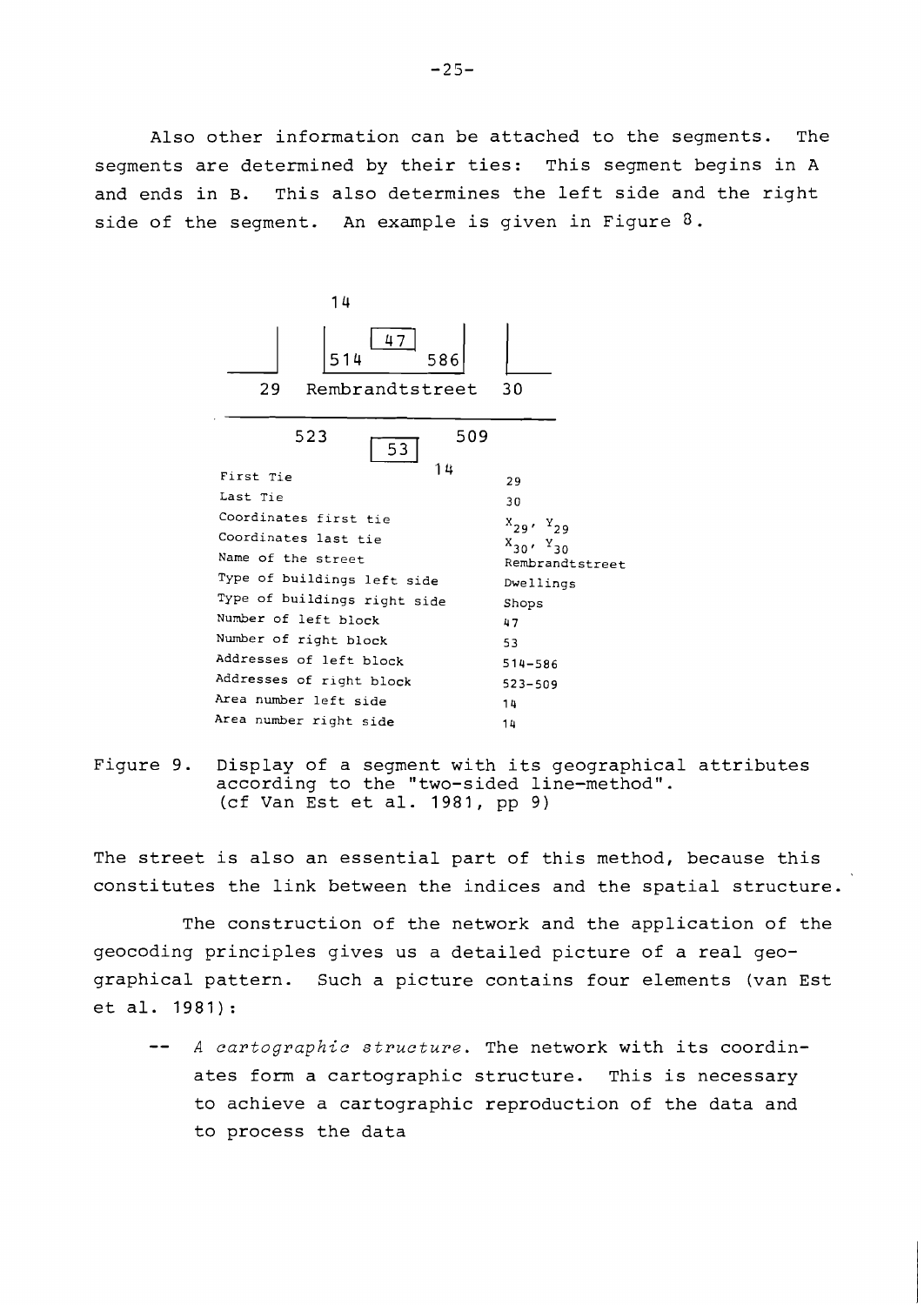- -- A street structure. The segments are provided with their corresponding street names
- -- A relation structure of the spatial units, like housing blocks or school districts linking objects to space
- -- An infrastructure which contains the relational and technical characteristics of the network.

The above-mentioned four structures and the network structure can be the basis for storing and processing data. It is essential that the data have a spatial dimension and that they can be located by a location indicator, a "geographic key" (cf. Van Est et al. 1981).

The network, the data and the geographic keys are the basis of a spatially oriented information system (see Figure 10).

The result of the geocoding process is that the boundaries of aggregate areas can be drawn after the data are collected and processed. The data can be retrieved by not just one set of boundaries, but by several.

Geocoding appears to be a fairly flexible way of dealing with detailed geographical data. It may be an accessible tool for an expert-user dialogue, while it may also be linked with computer cartographic approaches. Its major strength is its strong spatial orientation, though a weakness is its static nature: a structural change in the spatial configuration will have a drastic impact on the information content of geocoding.

Another specific example of the location method is given in the next two figures (Willis, 1972). Suppose that one of the segment characteristics is the number of inhabitants. Then an aggregation of the total number of inhabitants per square kilometre can be reproduced (each grid square is identified by the coordinates of one corner).

The distribution of inhabitants in the small rectangle in Figure 11 is given in the next figure (Figure 12), in which the reference points are located on a 100 x 100 metres grid.

 $-26-$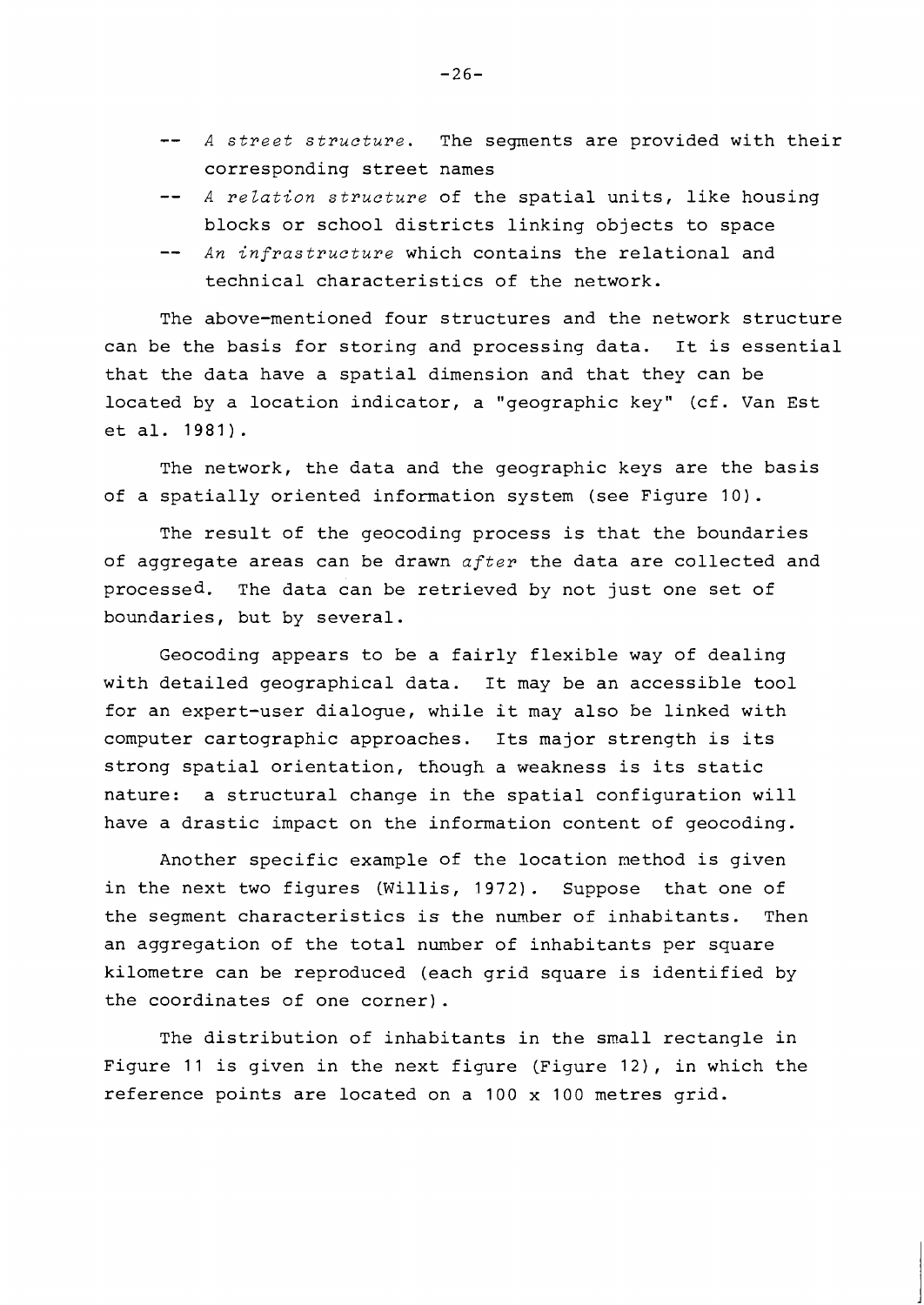

**Figure 10. Spatially oriented information system. )**<br>(cf Van Est <u>et al</u>, 1981, pp 11)<br>(cf Van Est <u>et</u> al, 1981, pp 11)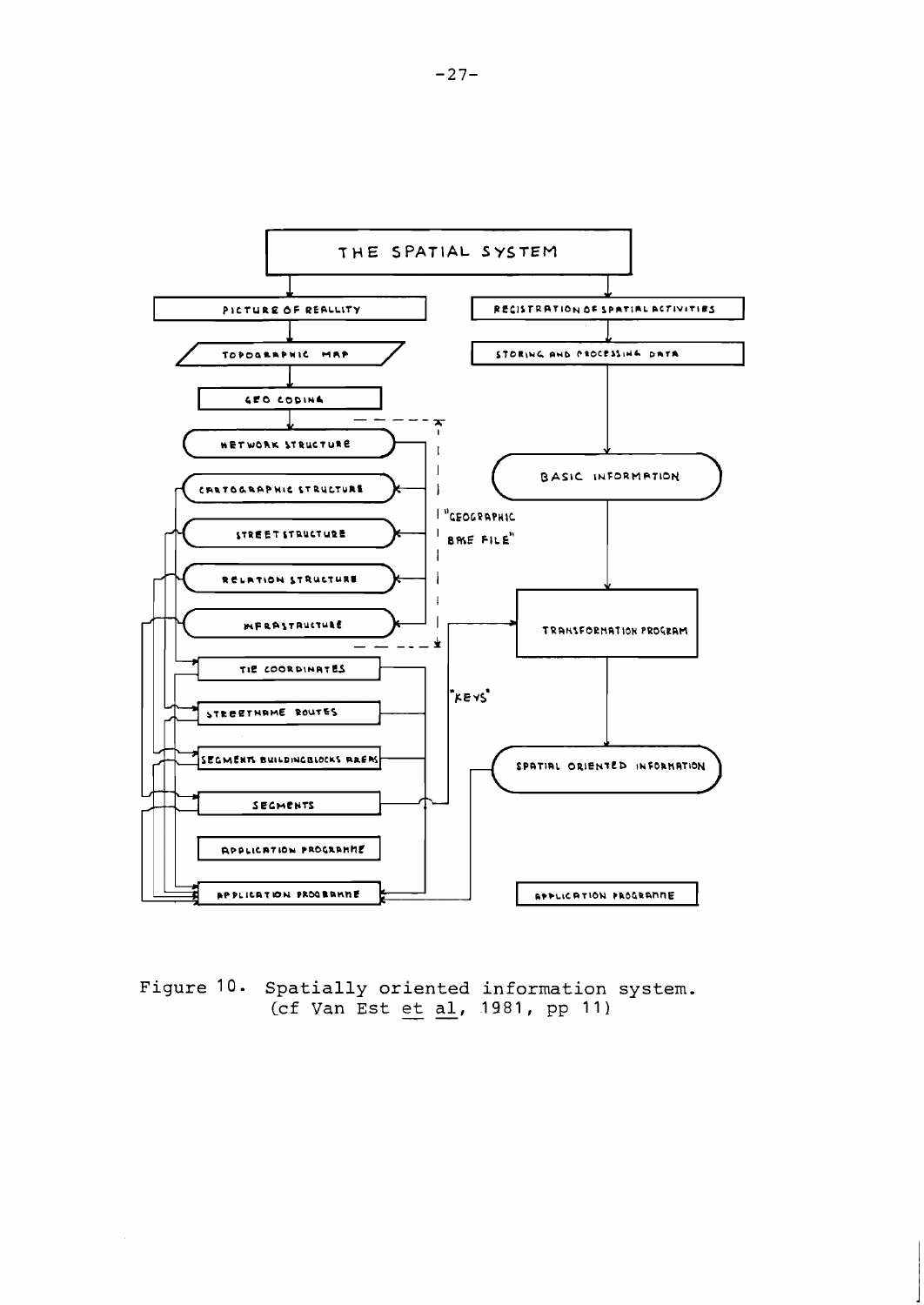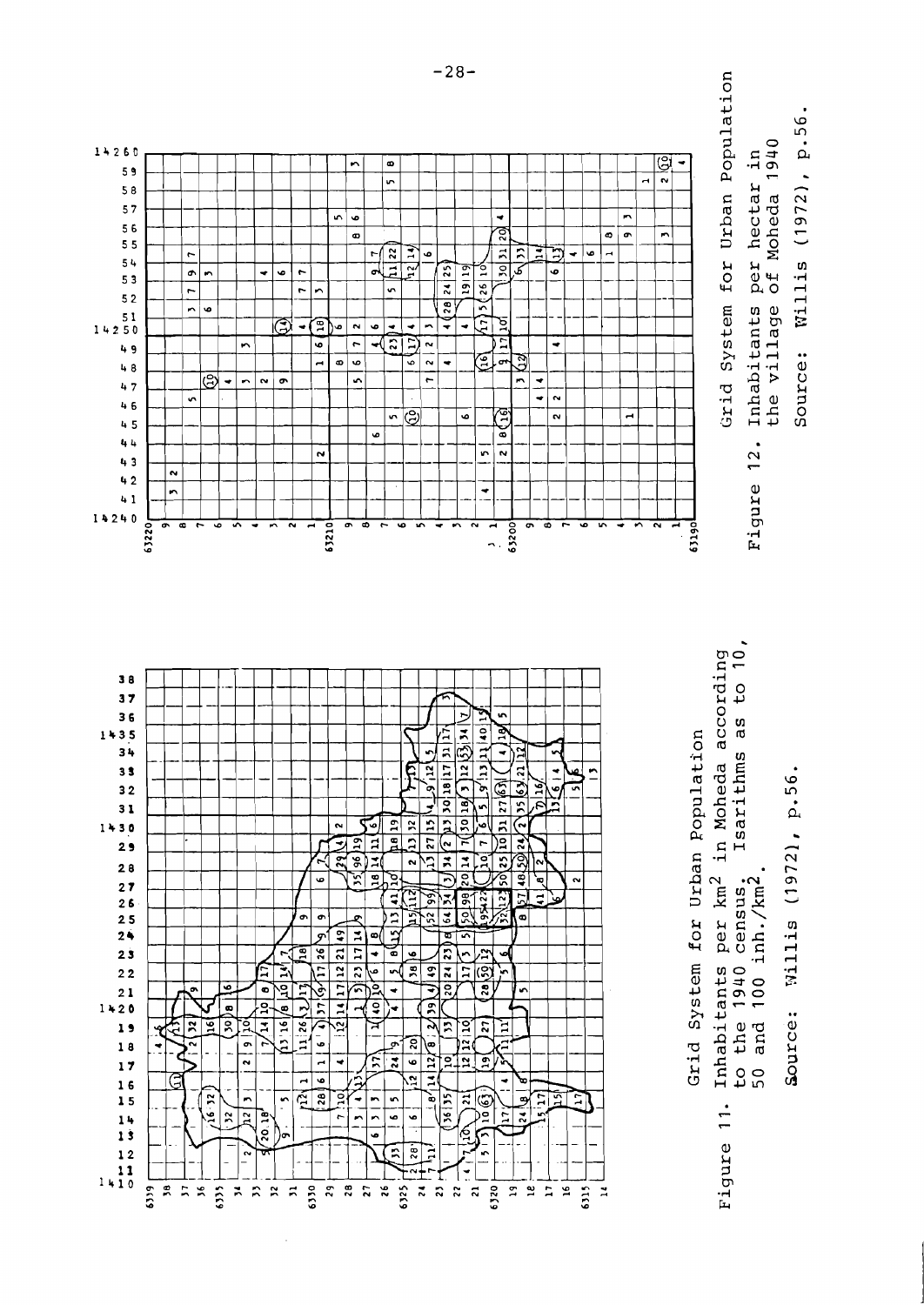## 6. CONCLUSIONS

Information systems aim at providing more and adequate insight into the complex nature of planning and policy problems. Structural uncertainty regarding future states of a complex system can never be removed, but a systematic analysis of (single and compound) images of an uncertain future may lead to a rationalization of choices regarding the future. Analogously, a systematic use of soft data and evaluation methods, of disaggregate monitoring and early warning systems, and of locationally-tied information systems may enhance the effectiveness and successfulness of regional planning efforts.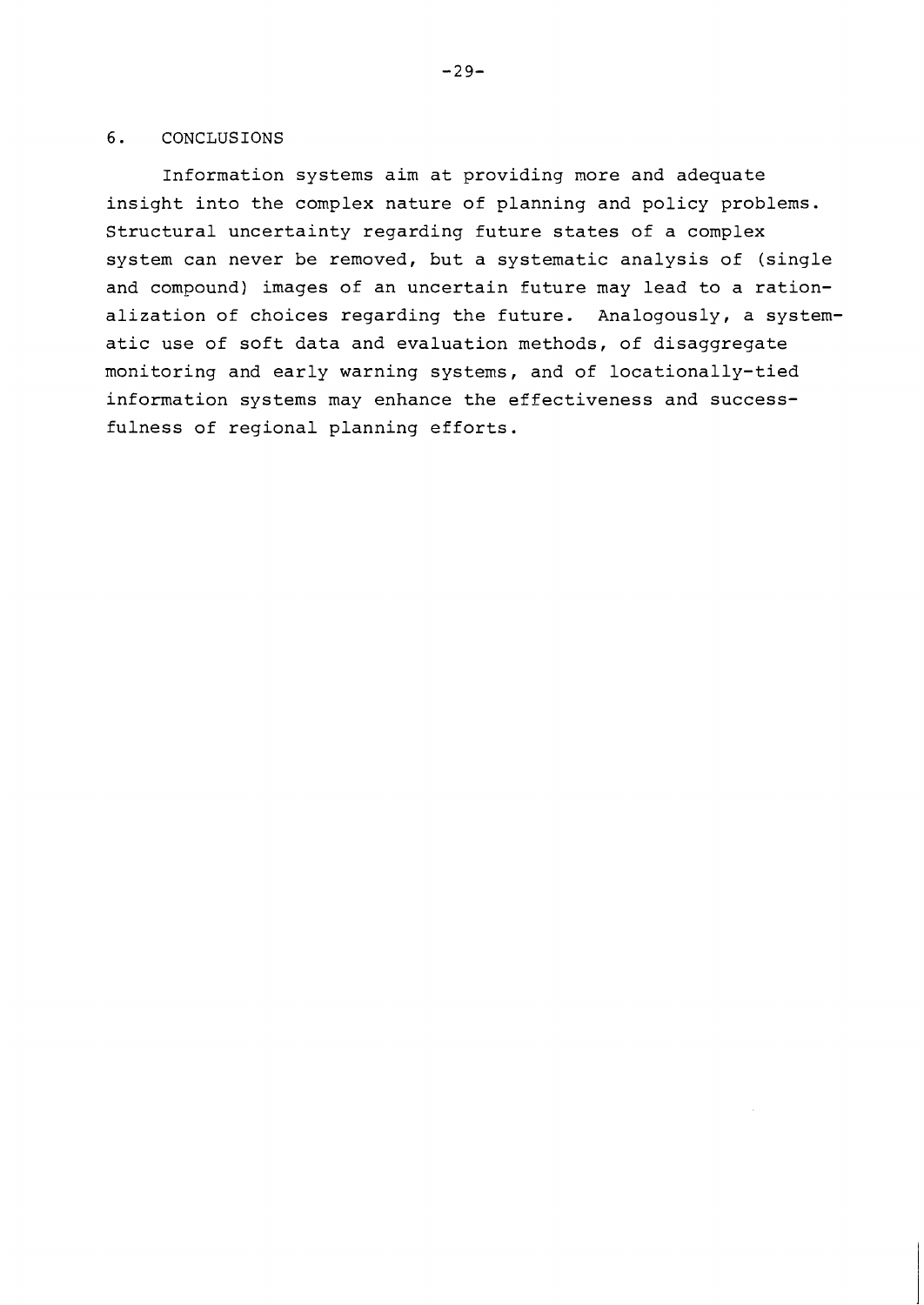#### REFERENCES

- Ackoff, R.L. Management Misinformation Systems. Management and Science, Vol.14, No.4, 1967, B/147-B/156.
- Earraclough, R.E. Geographic Aspects of Information Retrieval, Papers from The Second Annual Meeting of the Urban Planning Information System Conference, University of Pittsburgh, Pittsburgh, Pa. September 1964.
- Dickey, J.W. A Proposed Early Warning System for the Division of Motor Vehicles, Technical Report to the Virginia Division of Motor Vehicles, Virginia Tech, Blackburg, February 1976.
- Dickey, J., and T. Watts. Analytic Techniques in Urban and Regional Planning, McGraw-Hill, New York, 1978.
- Doorn, J. van, and F. van Vught. Nederland op Zoek naar Zijn Toekomst, Het Spectrum, Utrecht/Antwerpen, 1981
- Est, J. van, and F. de Vroege. Het Kader van een Ruimtelijk Georienteerd Informatiesysteem: Enkele Voorbeelden van Praktische Toepassingen, Research Centre for Physical Planning TNO, Delft, August, 1981.
- Friend, J.K., et al. The LOGIMP Experiment: a Collaborative Exercise in the Application of a New Approach to Local Planning Problems, Centre for Environmental Studies, Information Paper 25, London, November 1970.
- Friend, J.K., and W.N. Jessop. Local Government and Strategic Choice, Tavistock, London, 1969.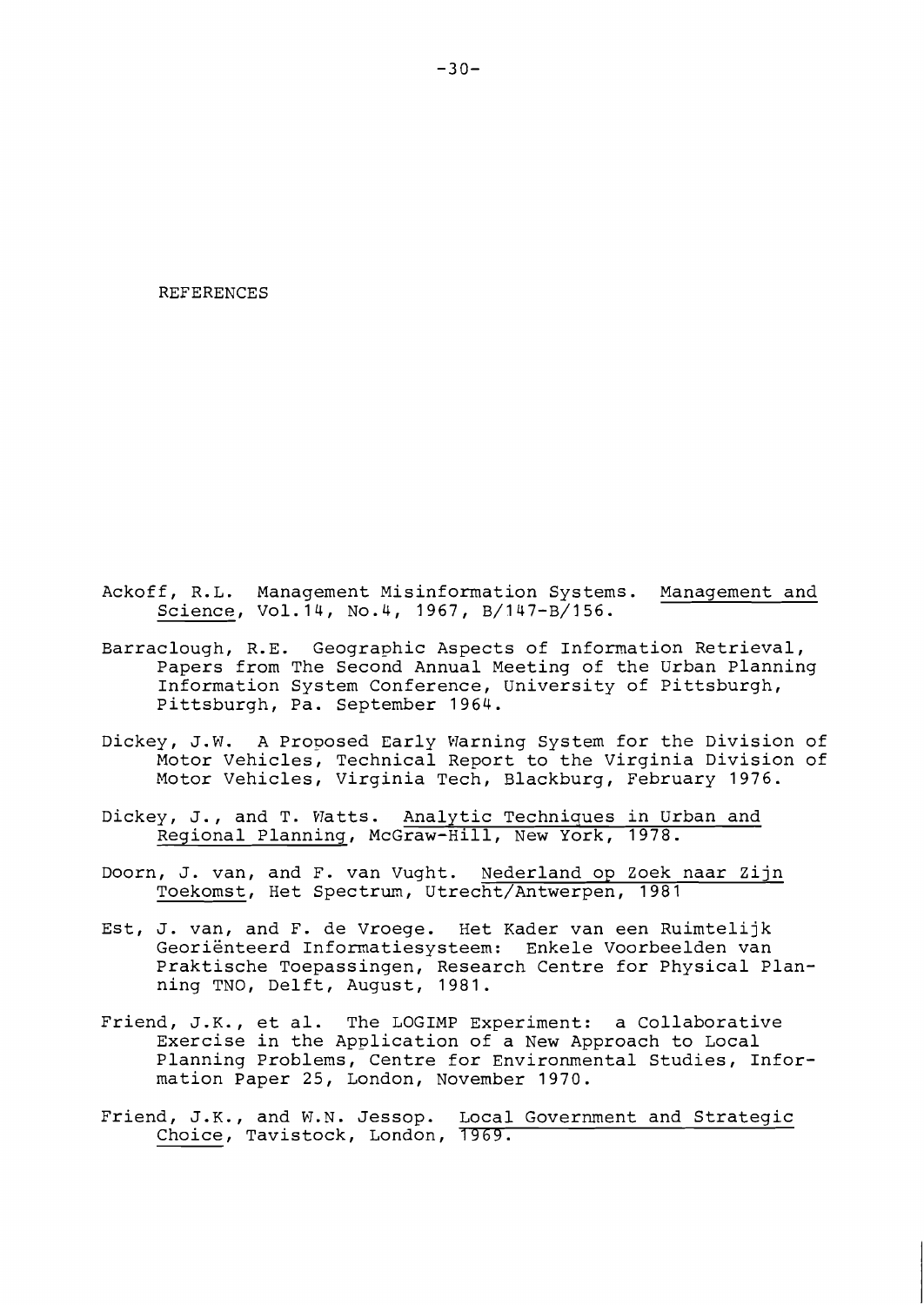- Friend, J.K., J.M. Power, and C.J.L. Yewlett. Public Planning: The Intercorporate Dimension, Tavistock, London, 1974.
- Grimmeau, J.P. An Automatic Method of Data Simplification for Area Mapping, European Progress in Spatial Analysis. (R.J. Bennett, ed.), Pion, London, 1981, pp. 290-296.
- Hermansen, T. Information Systems for Regional Development, nsen, T. Information systems for Regional Development,<br>Planning - Issues and Problems. In: <u>Information Systems for</u> Pianning - issues and Probiems. In: <u>Information Systems f</u><br>Regional Development - A Seminar, pp. 1-38. (Hägerstrand and Kuklinski, eds.), University of Lund, 1971.
- Hinloopen, E., P. Nijkamp, and P. Rietveld. Analysis of Conflicts and Compromises Using Qualitative Data, Regional Science and Urban Economics, vol. 13, No.1., 1983 (forthcoming) .
- Kahn, H., and A.J. Wiener. The Year 2000, A Framework for Speculation on the Next Thirty-three Years, MacMillan, New York, 1967.
- Nijkamp, P. Environmental Policy Analysis, John Wiley, Chichester/ New York, 1980.
- Nijkamp, P., and J. Spronk. Multi Criteria Analysis: Operational Methods, Gower, Aldershot, 1981.
- Rietveld, P. Multiple Objective Decision Methods and Regional Planning, North Holland, Amsterdam, 1980.
- Rosove, P.E. Developing Computer Based Information Systems, John Wiley and Sons Inc. New York, 1967.
- Spronk, J. Interactive Multiple Goal Planning for Capital Budgeting and Financial Planning, Kluwer Nijhoff, Boston/The Hague 3981.
- Steiner, D. A Minicomputer-based Geographical Data Planning System, Map Data Processing,(C.E. Freeman and G. Pieroni, eds.), Academic Press, New York, 1980, pp. 1-25.
- Thelander, H. Experience with the Swedish Regional Statistic Data Base, National Central Bureau of Statistics, Stockholm 1981 (mimeographed paper).
- Tobler, W.R. A Transformational View of Cartography, The American Cartographer, Vo1.6, No.2, 1979, pp. 101-106.
- Verbaan, A.A., et al. Perspectieven in de Ruimtelijke Ordening, Rijksplanologische Dienst. Staatsuitgeverij, The Hague, 1982.
- Voogd, J.H., and R. Hamerslag. Early Warning System for Process Keeping, in: Nieuwe Tendensen in de Vervoersplanologie, (J. Van Est, et al. eds.1, Colloquium Vervoersplanologisch Speurwerk, The Hague, 1981, pp. 511-528.